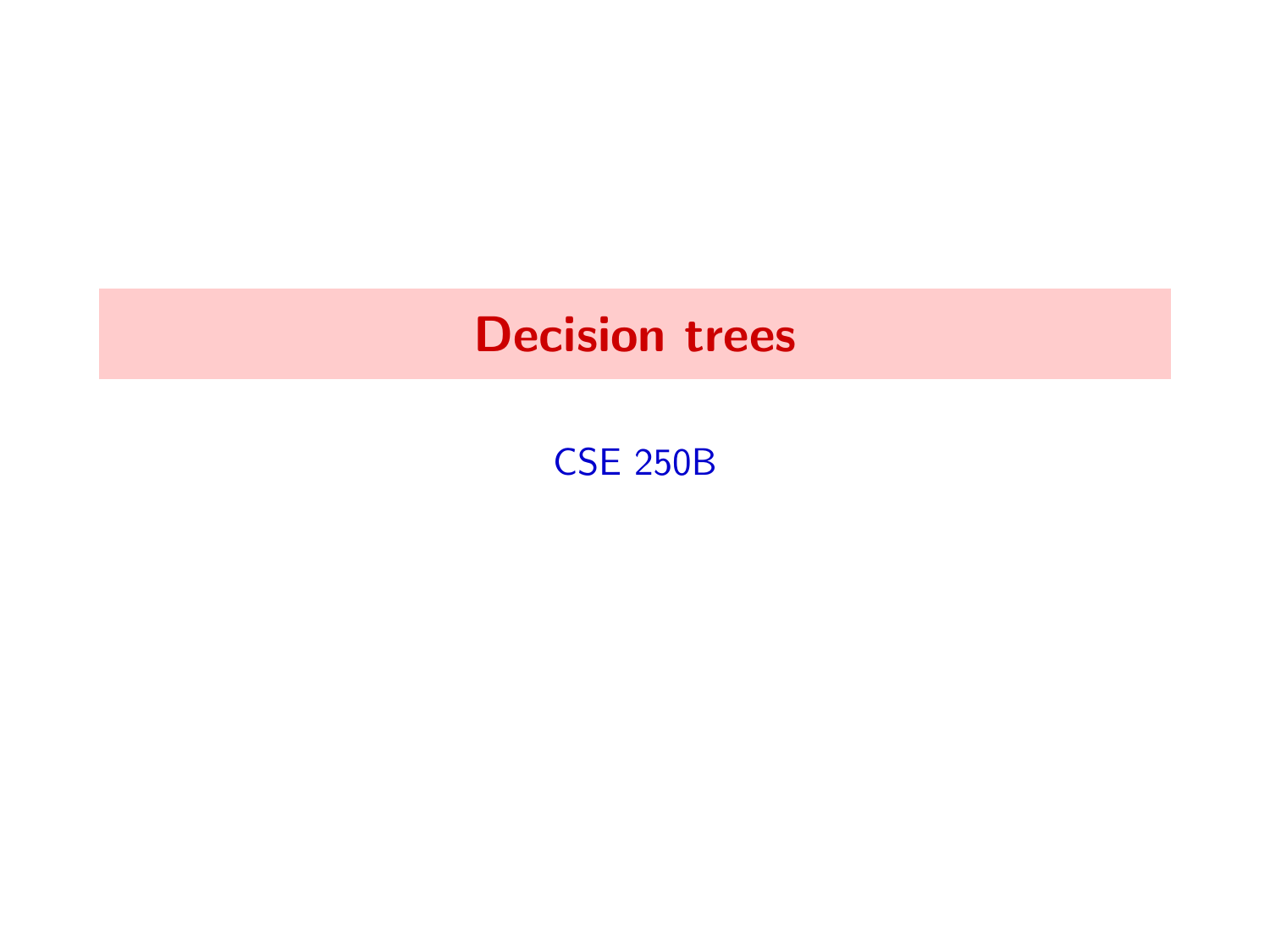UCSD Medical Center (1970s): identify patients at risk of dying within 30 days after heart attack.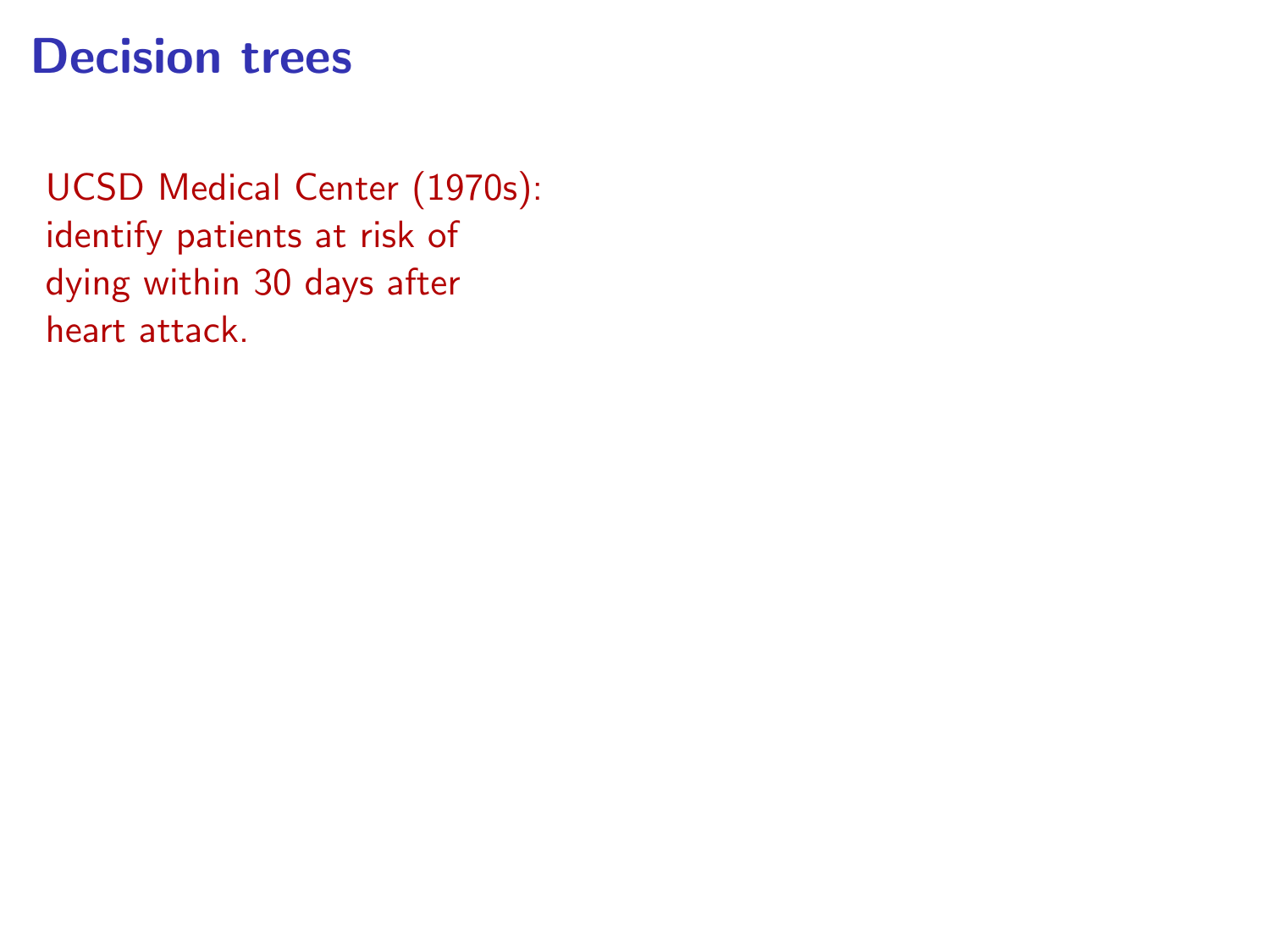UCSD Medical Center (1970s): identify patients at risk of dying within 30 days after heart attack.

Data set: 215 patients. 37 (=20%) died. 19 features.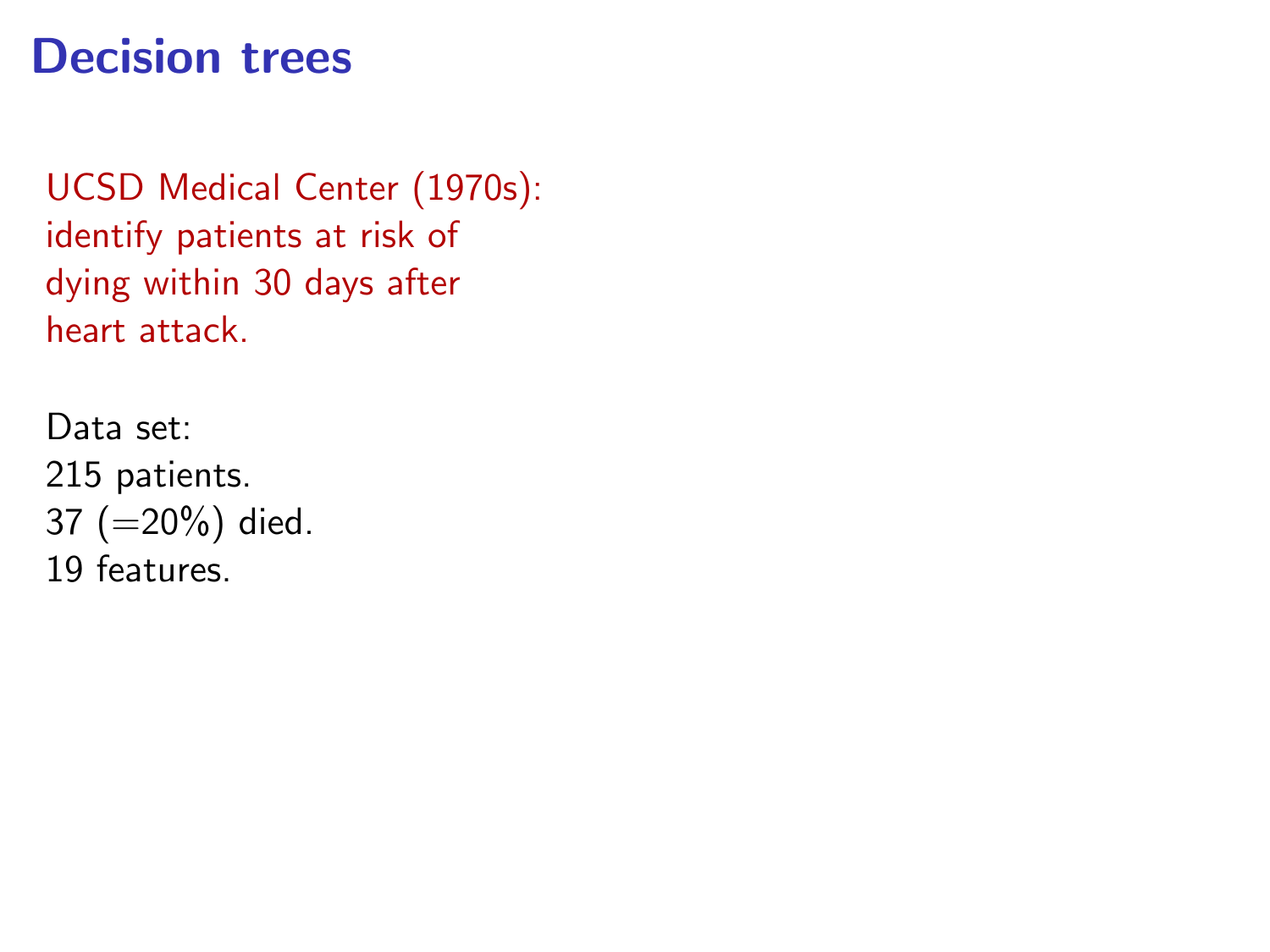UCSD Medical Center (1970s): identify patients at risk of dying within 30 days after heart attack.

Data set: 215 patients. 37 (=20%) died. 19 features.

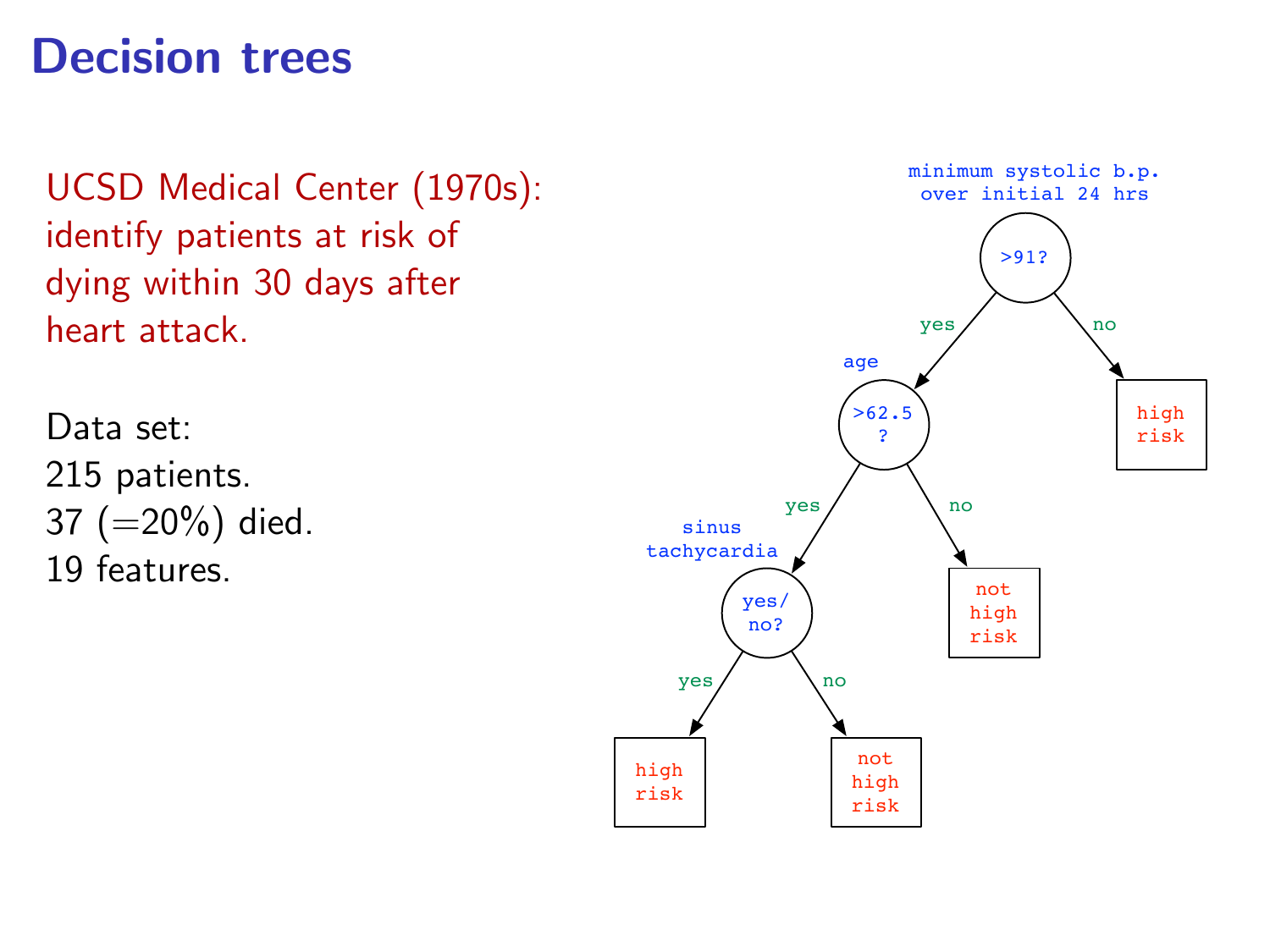

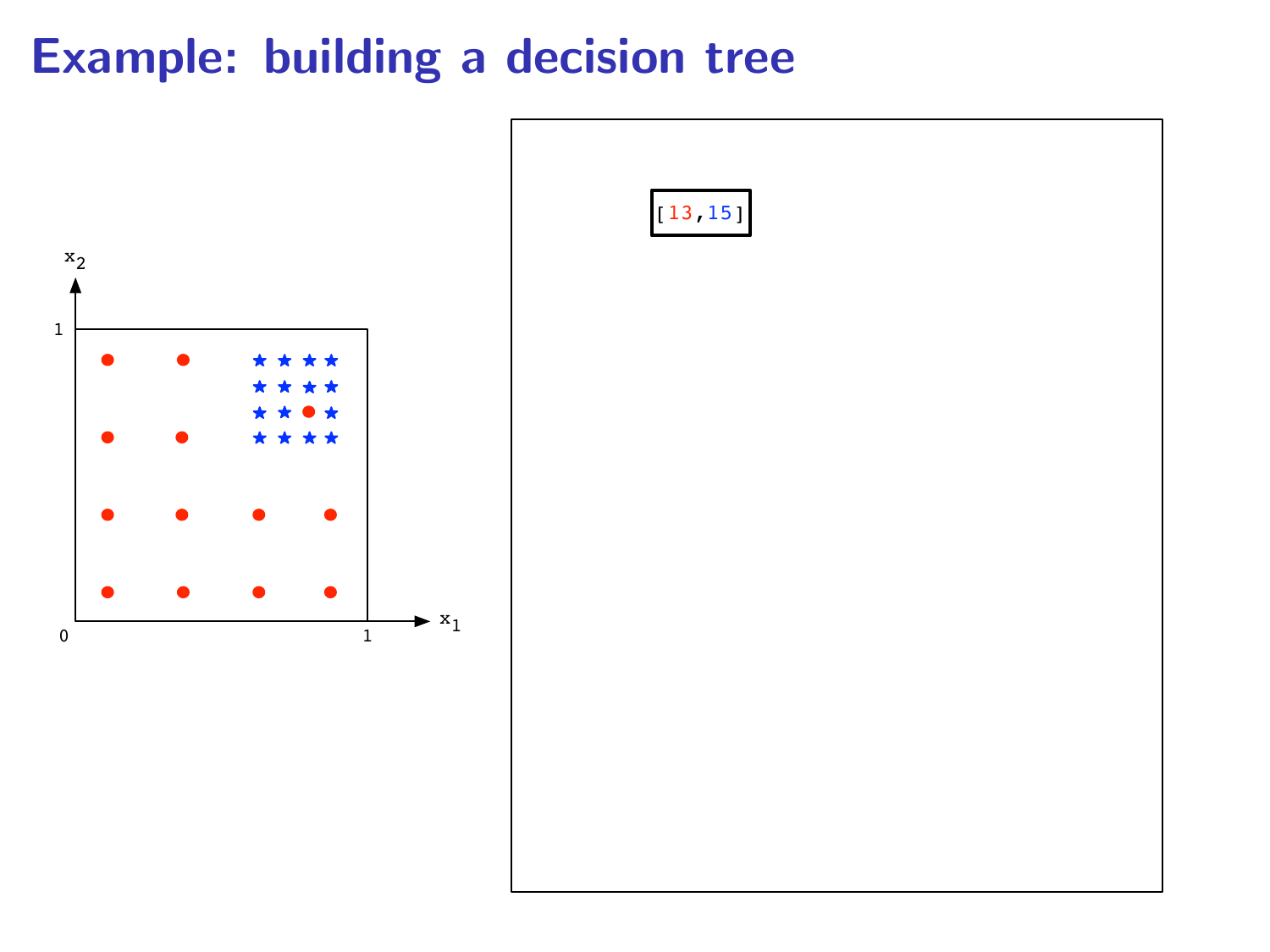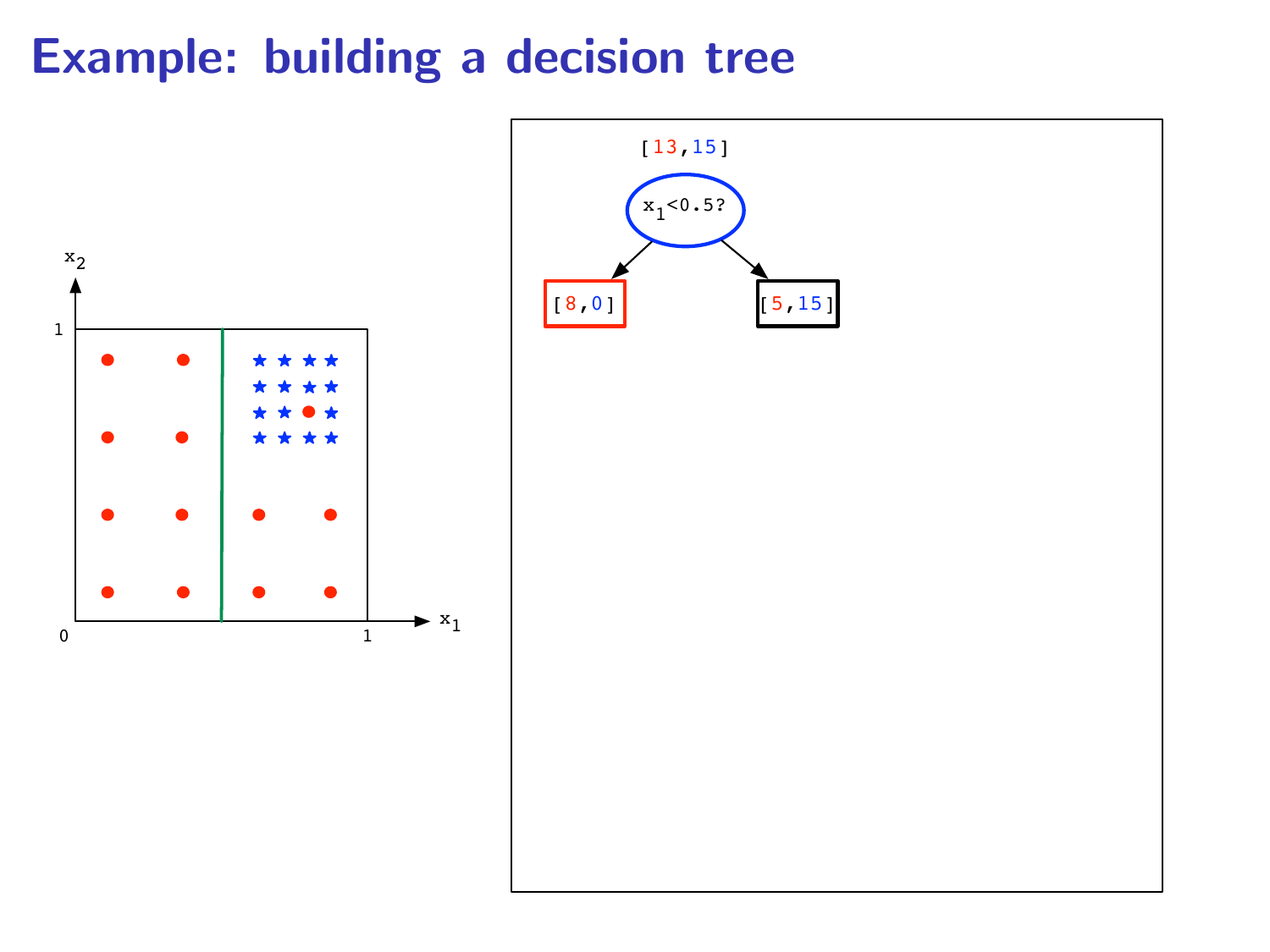

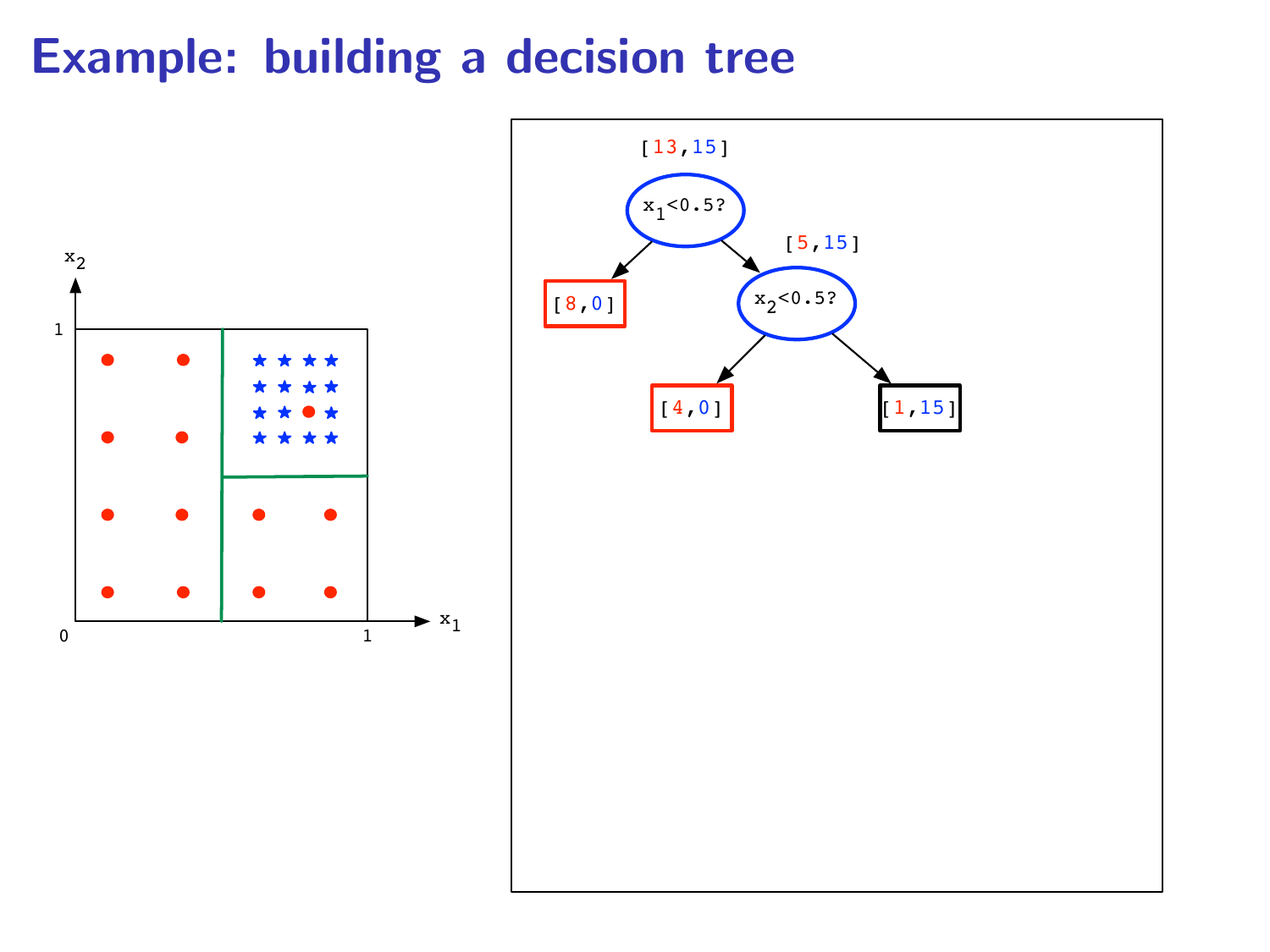

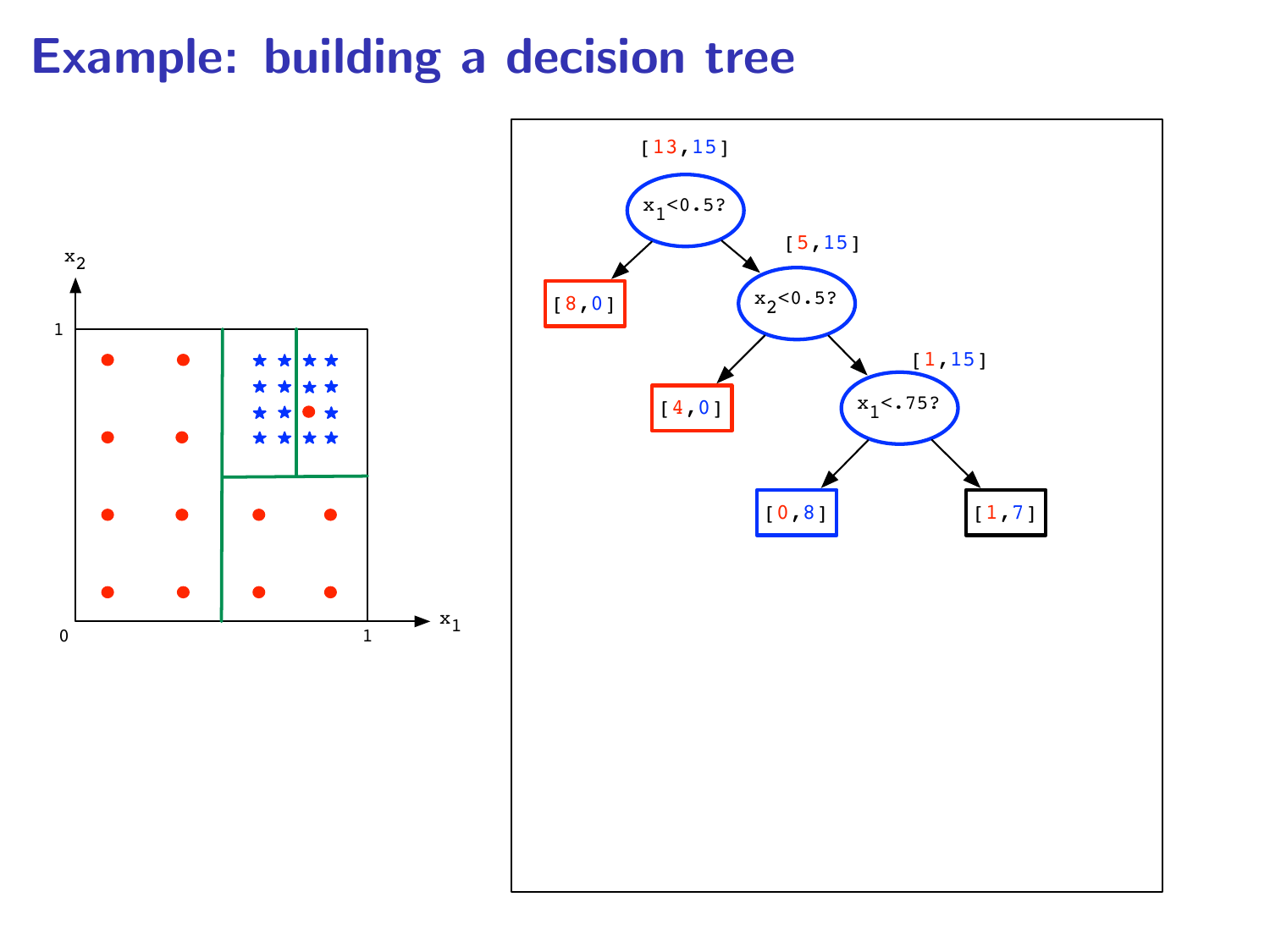

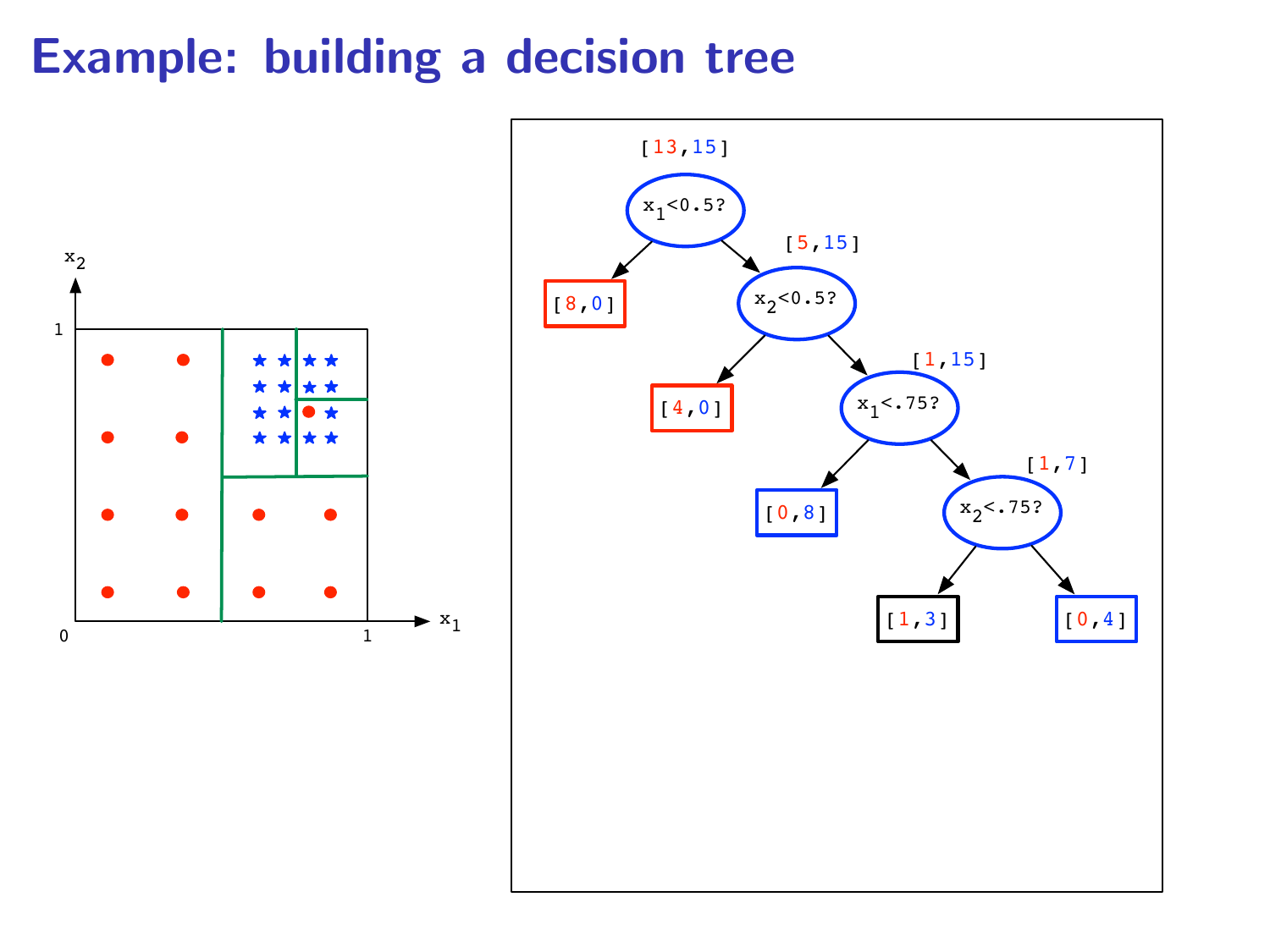

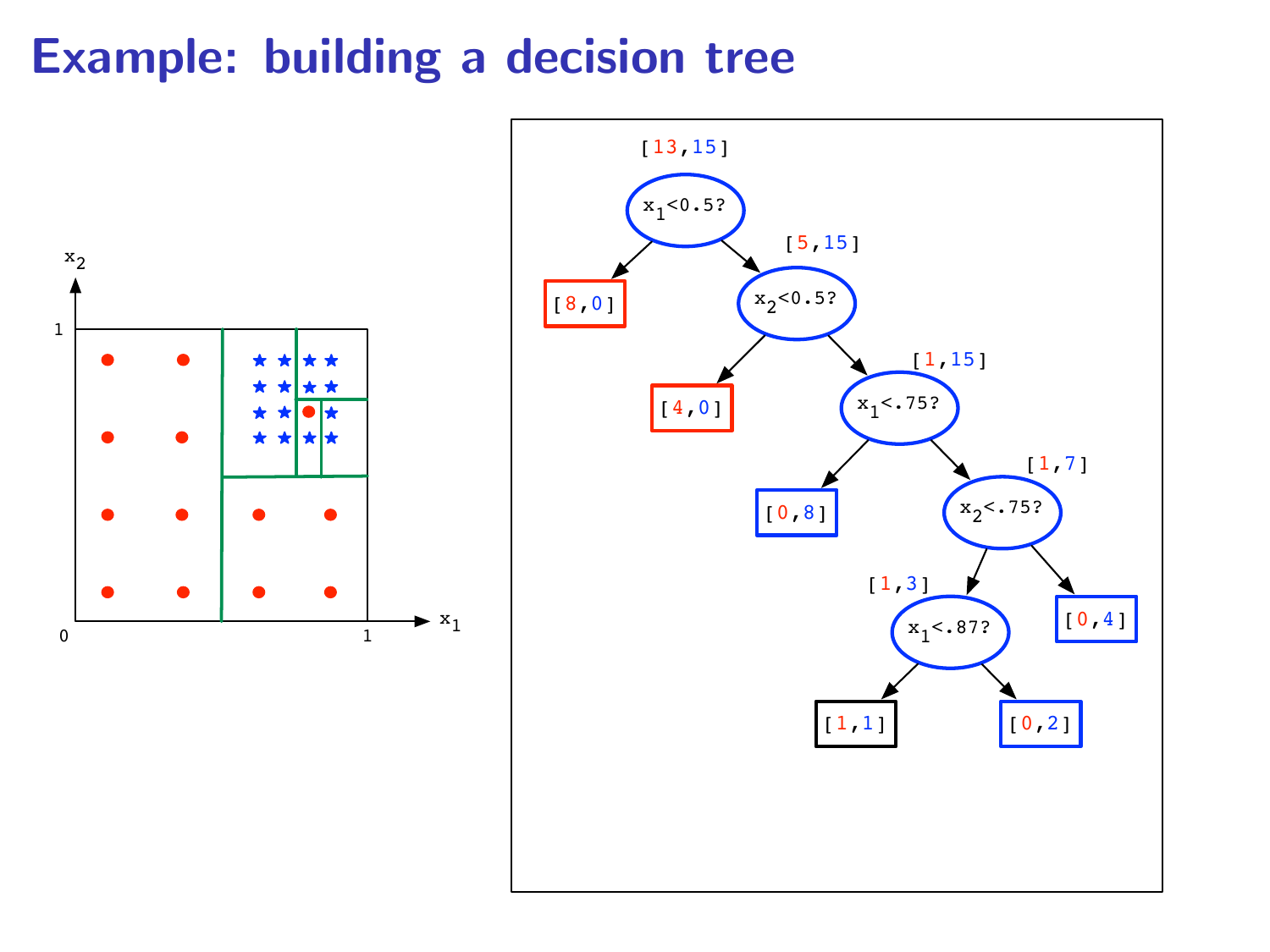

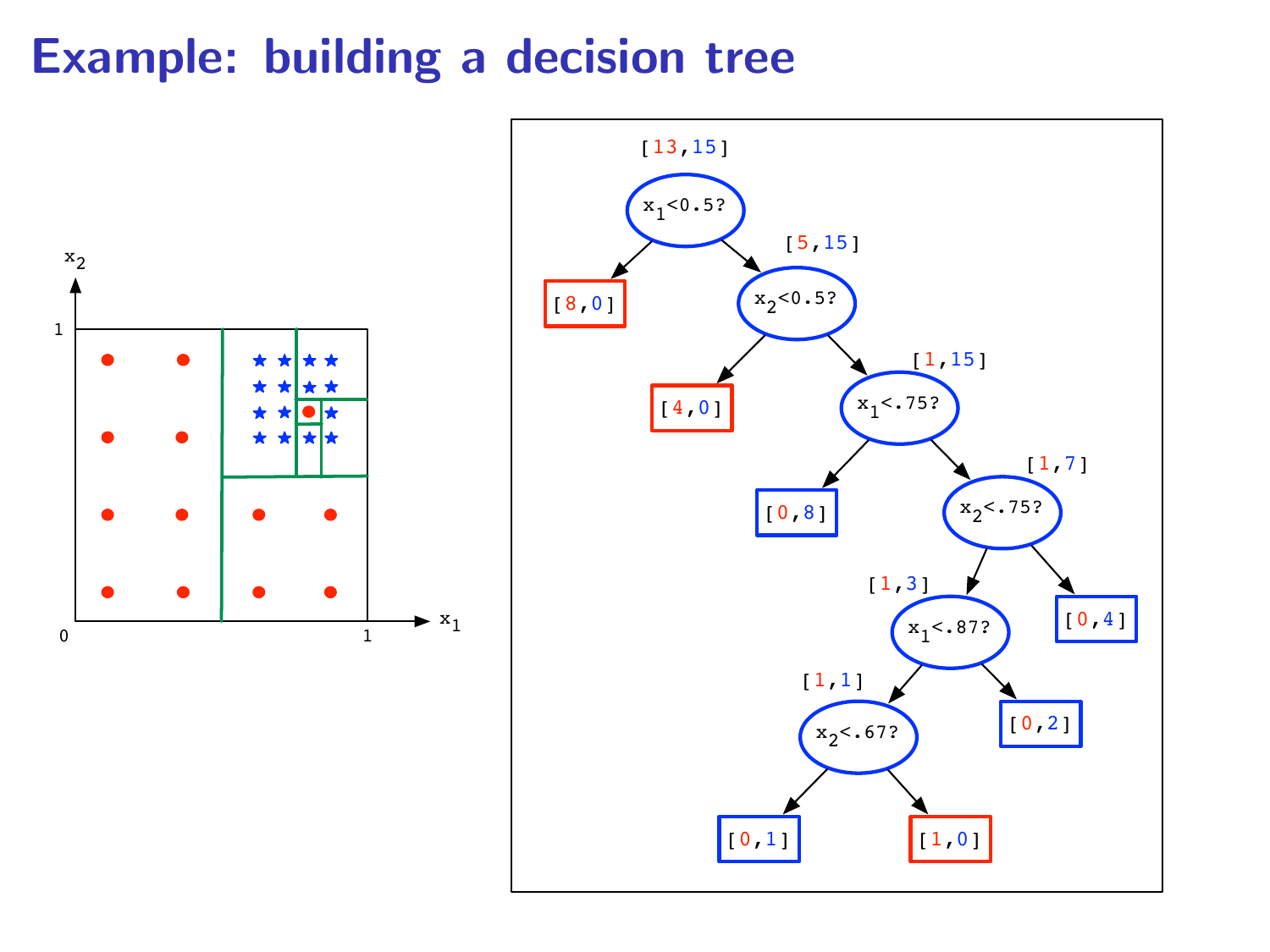Greedy algorithm: build tree top-down.

- Start with a single node containing all data points
- Repeat:
	- Look at all current leaves and all possible splits
	- Choose the split that most decreases the uncertainty in prediction

We need a measure of **uncertainty in prediction**.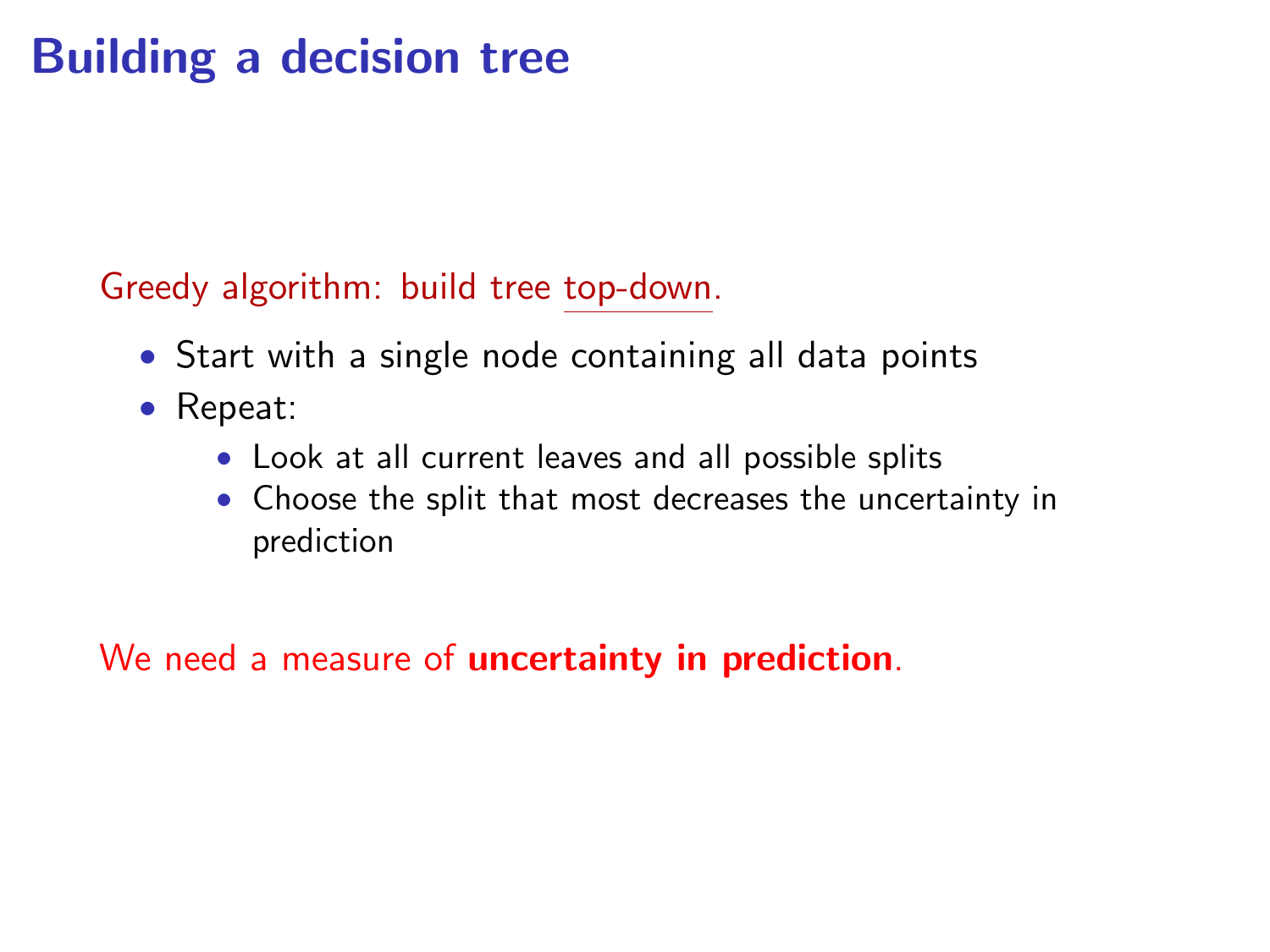# Uncertainty in prediction

Say there are two labels:

- $+$  label p fraction of the points
- $-$  label  $(1 p)$  fraction of the points

What uncertainty score should we give to this?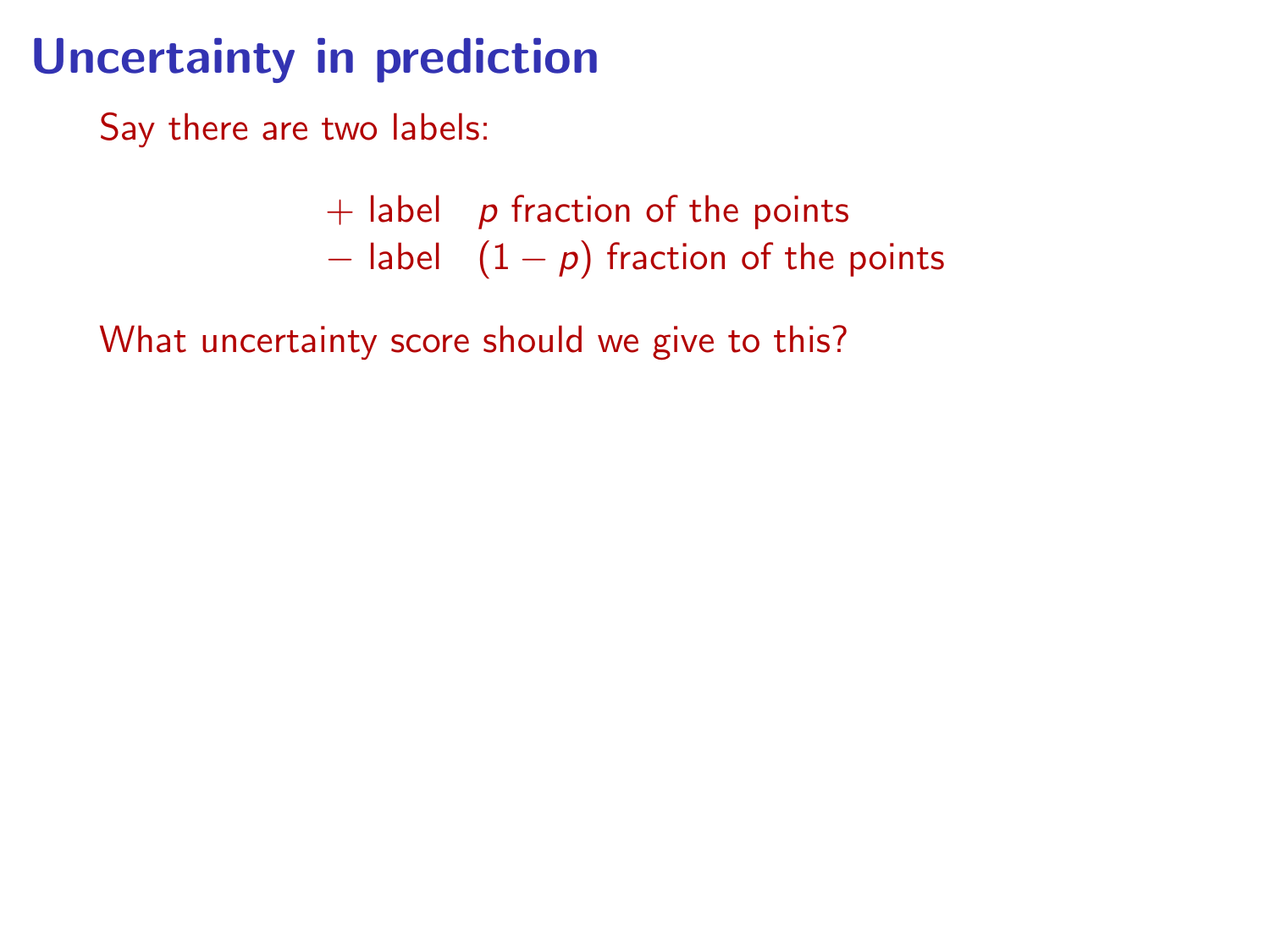# Uncertainty in prediction

Say there are two labels:

- $+$  label p fraction of the points  $-$  label  $(1 - p)$  fraction of the points
- 

What uncertainty score should we give to this?

**1** Misclassification rate

$$
\min\{p,1-p\}
$$

<sup>2</sup> Gini index

$$
2p(1-p)
$$

**8** Entropy

$$
\rho \log \frac{1}{\rho} \! + \! (1 \! - \! \rho) \log \frac{1}{1 - \rho}
$$

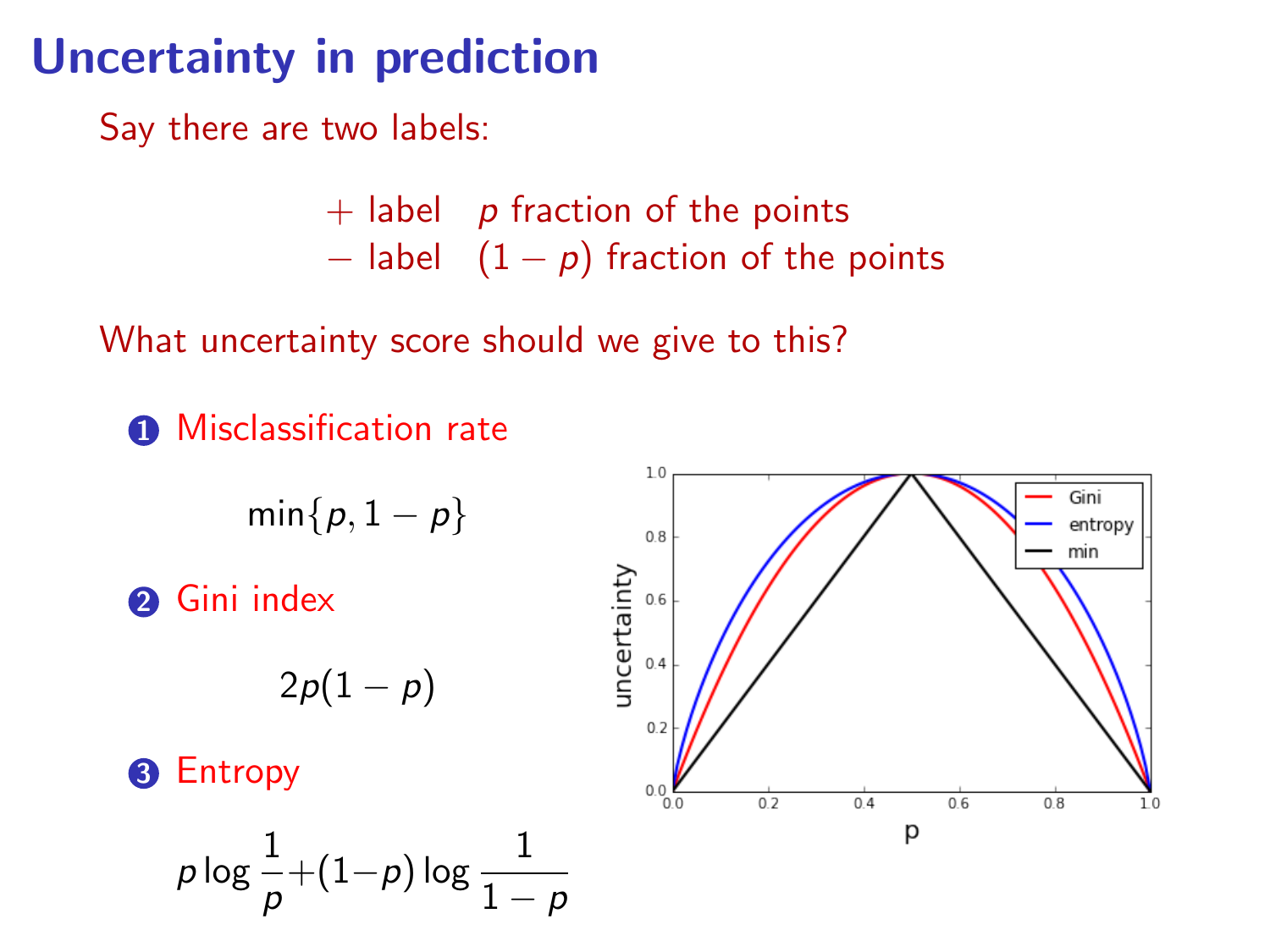## Uncertainty: *k* classes

Suppose there are k classes, with probabilities  $p_1, p_2, \ldots, p_k$ .

|                           | $k=2$                                           | General k                              |
|---------------------------|-------------------------------------------------|----------------------------------------|
| Misclassification<br>rate | $min{p, 1-p}$                                   | $1 - \max p_i = 1 -   p  _{\infty}$    |
| Gini index                | $2p(1-p)$                                       | $\sum_{i\neq j} p_i p_j = 1 -   p  ^2$ |
| Entropy                   | $p \log \frac{1}{p} + (1-p) \log \frac{1}{1-p}$ | $\sum_i p_i \log \frac{1}{p_i}$        |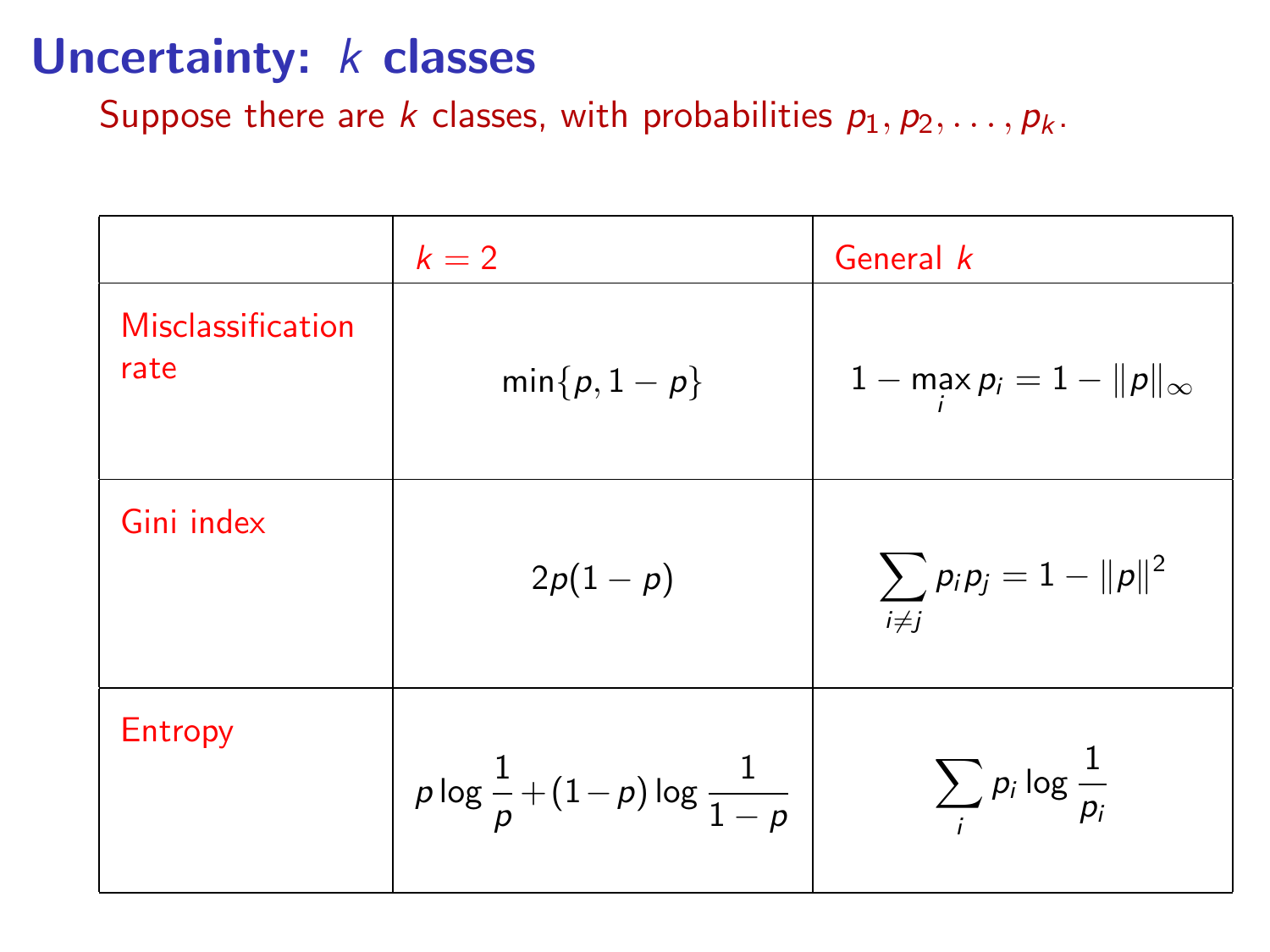# Benefit of a split

Let  $u(S)$  be the uncertainty score for a set of labeled points S.

Consider a particular split:



Of the points in S:

- $p_1$  fraction go to  $S_1$
- $p_R$  fraction go to  $S_R$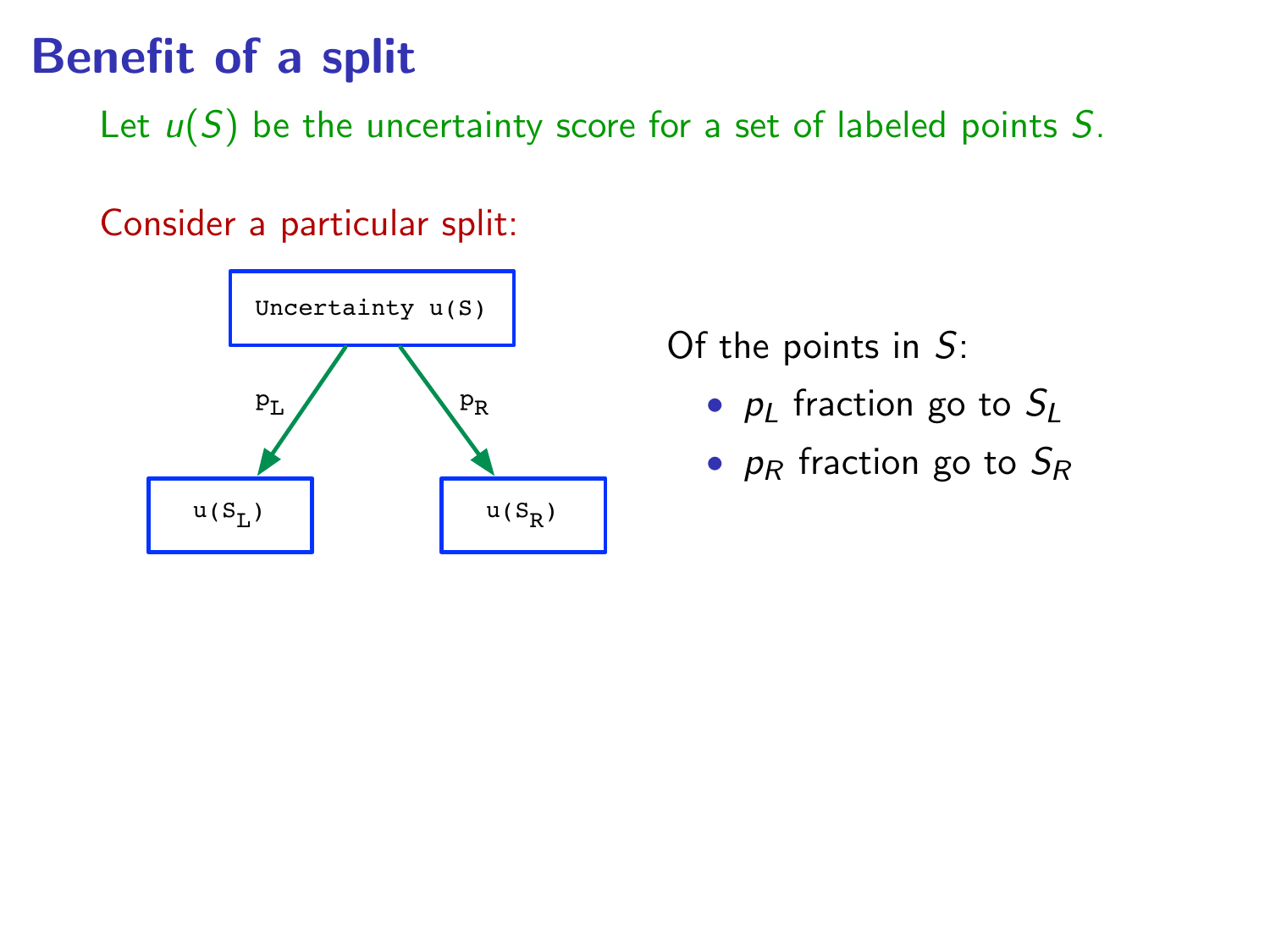# Benefit of a split

Let  $u(S)$  be the uncertainty score for a set of labeled points S.

Consider a particular split:



Of the points in S:

- $p_1$  fraction go to  $S_1$
- $p_R$  fraction go to  $S_R$

Benefit of split  $=$  reduction in uncertainty:

$$
\left(u(S) - \underbrace{(p_L u(S_L) + p_R u(S_R))}_{\text{expected uncertainty after split}}\right) \times |S|
$$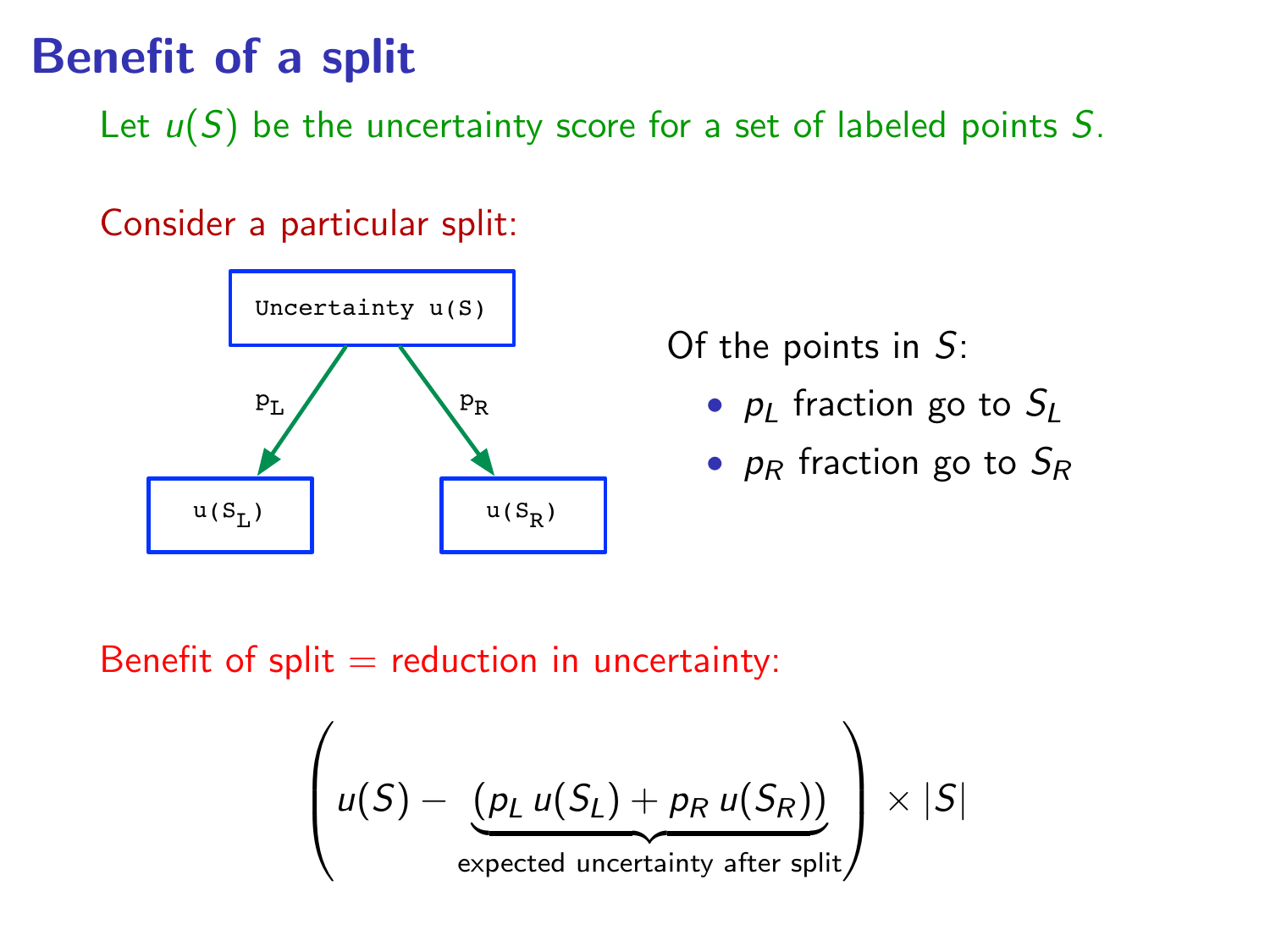# Benefit of a split: example



Initial Gini uncertainty:

$$
2\times\frac{13}{28}\times\frac{15}{28}
$$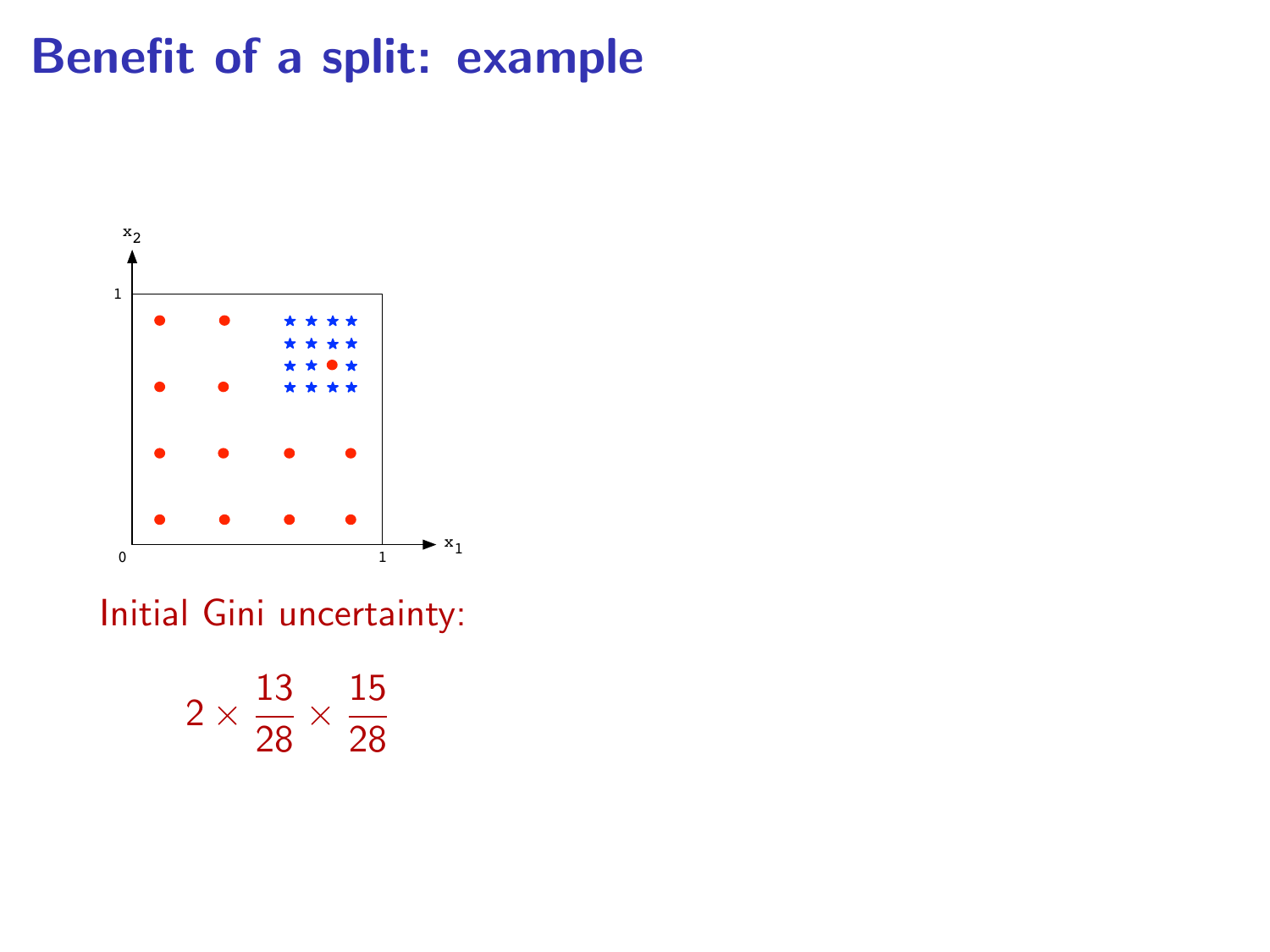## Benefit of a split: example





Initial Gini uncertainty:

$$
2\times\frac{13}{28}\times\frac{15}{28}
$$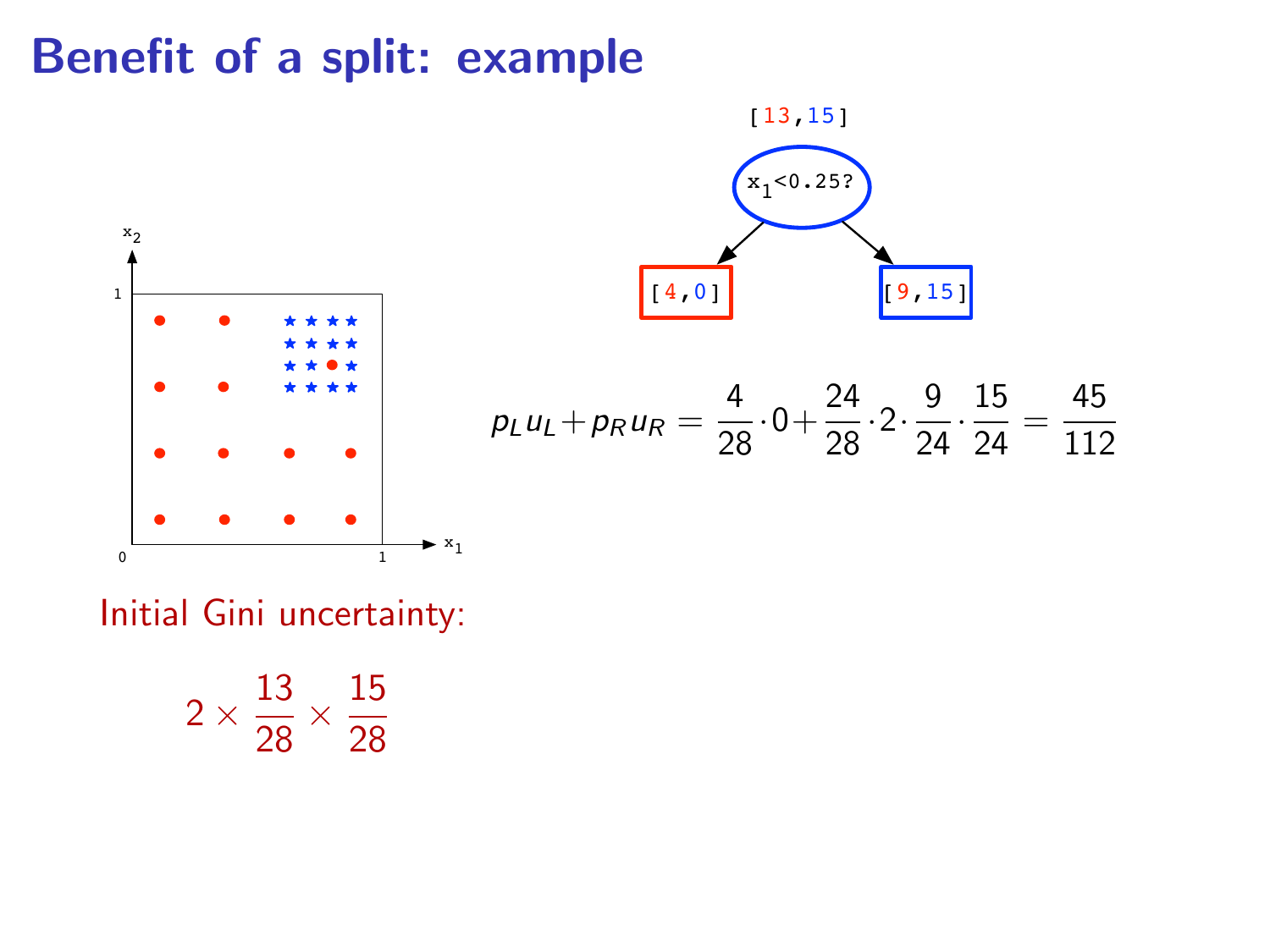### Benefit of a split: example



 $p_L u_L + p_R u_R = \frac{8}{28}$  $\frac{8}{28} \cdot 0 + \frac{20}{28} \cdot 2 \cdot \frac{5}{20}$  $rac{5}{20} \cdot \frac{15}{20}$  $rac{15}{20} = \frac{30}{112}$ 112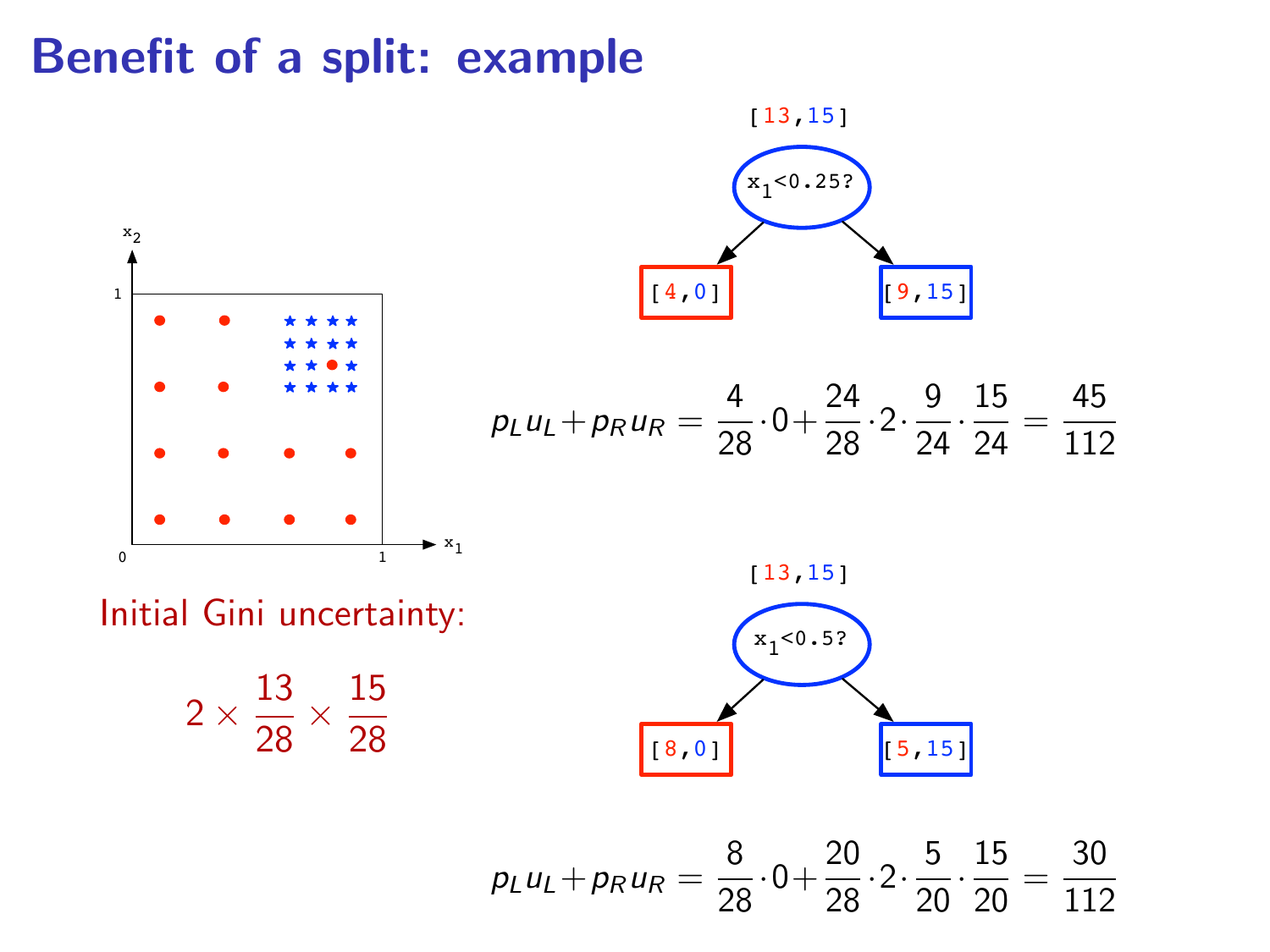# Overfitting?

### Go back a few steps...

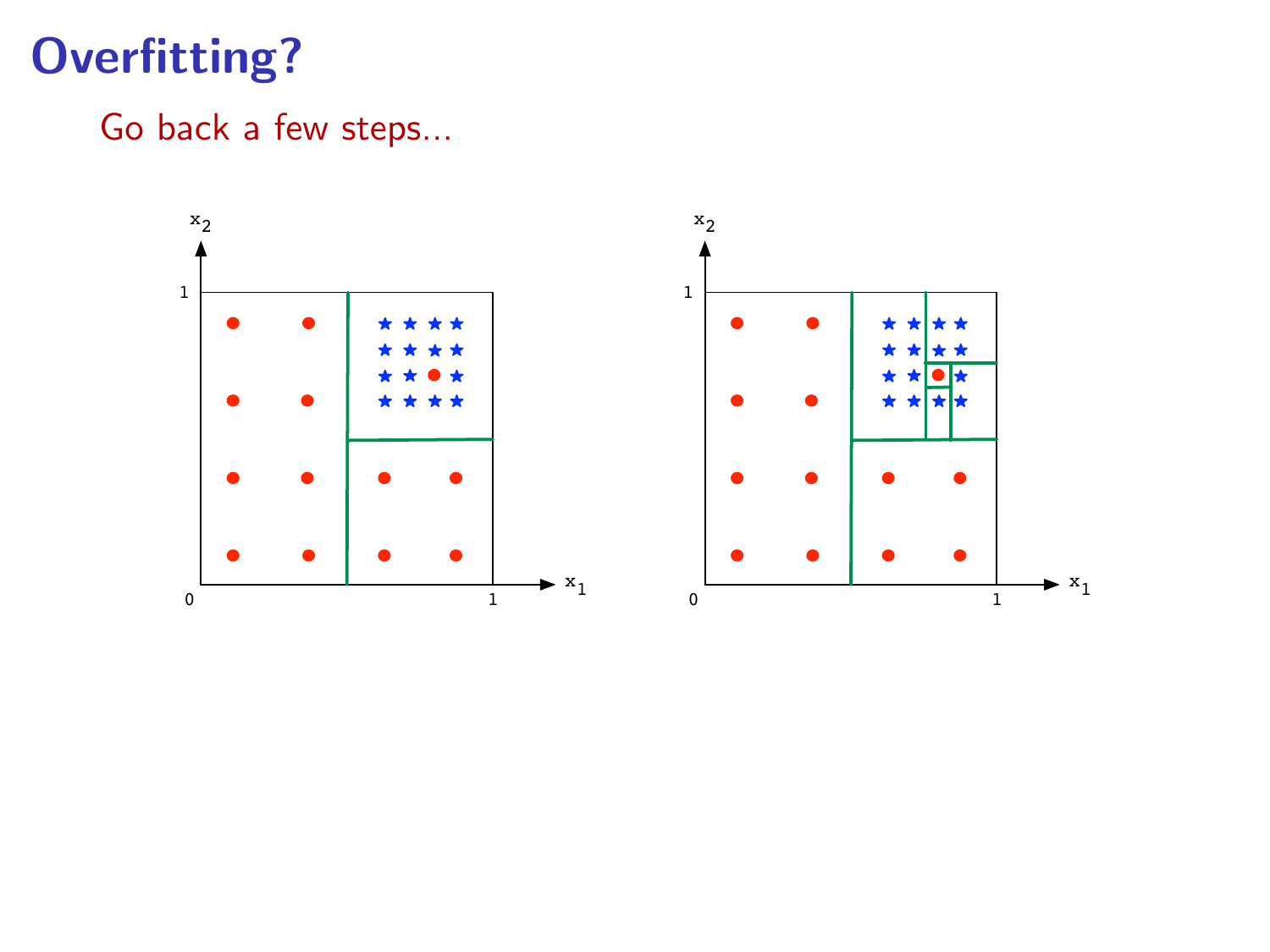# Overfitting?

#### Go back a few steps...



Final partition does better on training data, but is more complex. That one point might have been an outlier anyway.

#### We have probably ended up overfitting the data.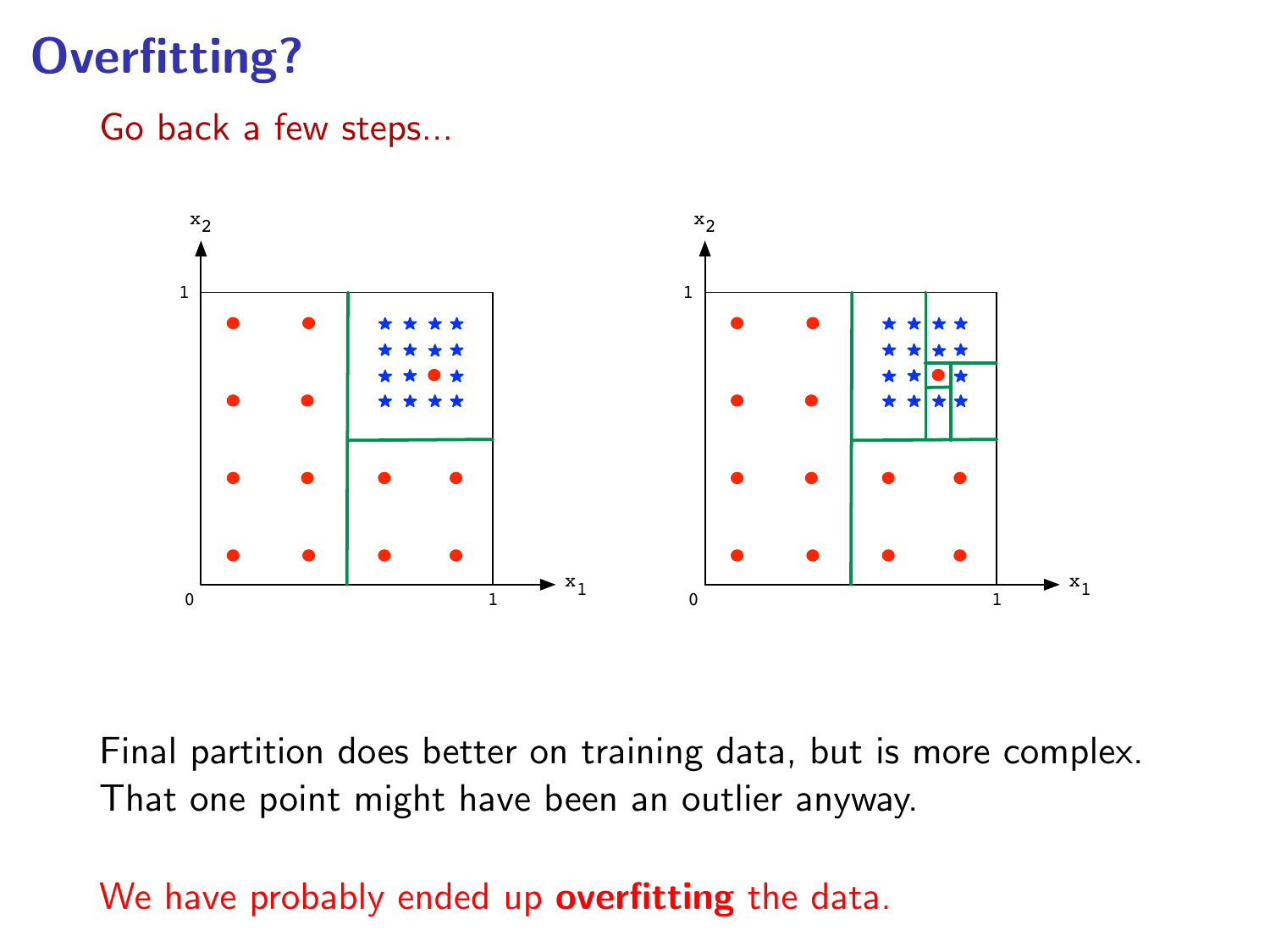# Overfitting: picture

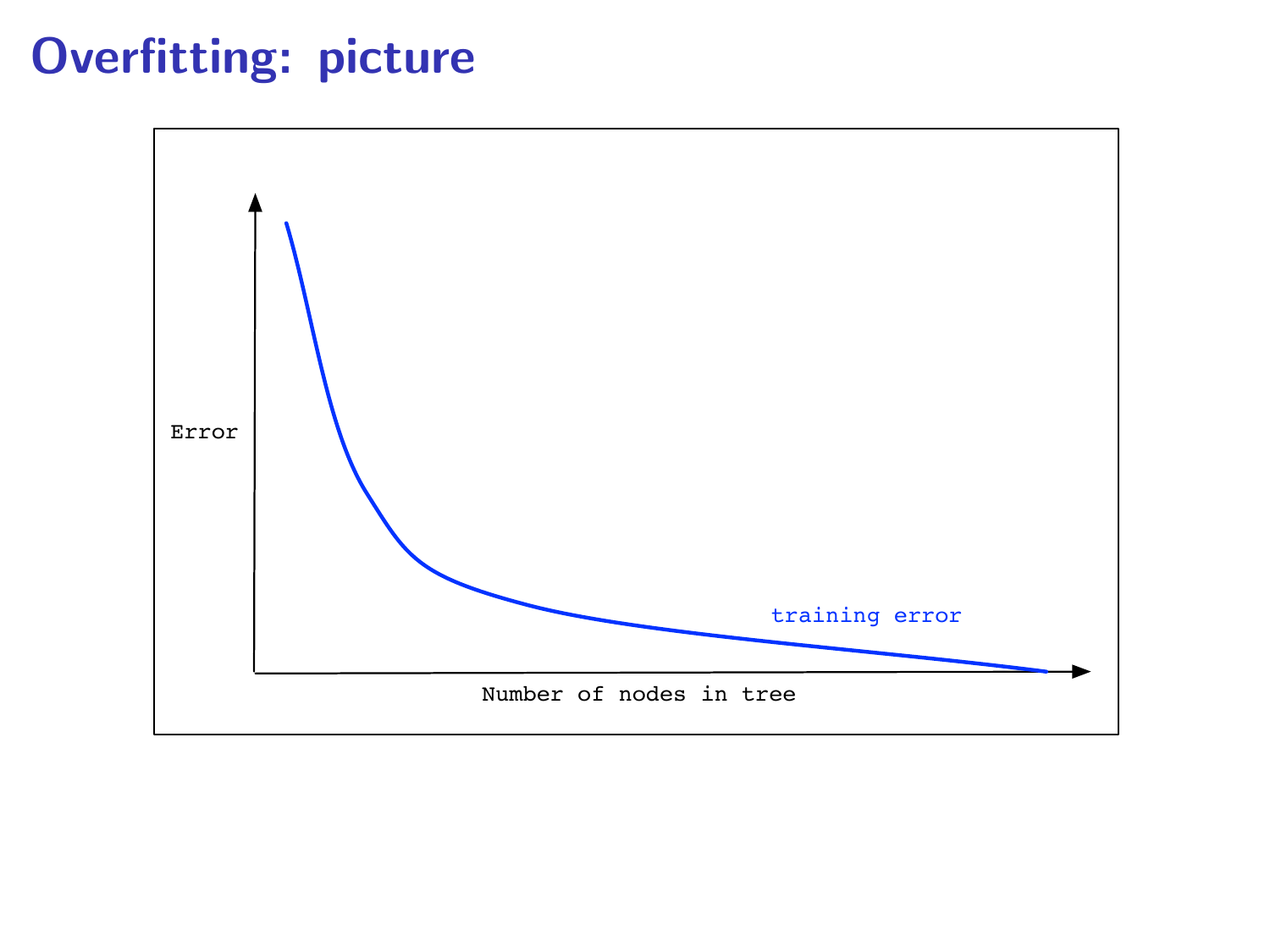# Overfitting: picture

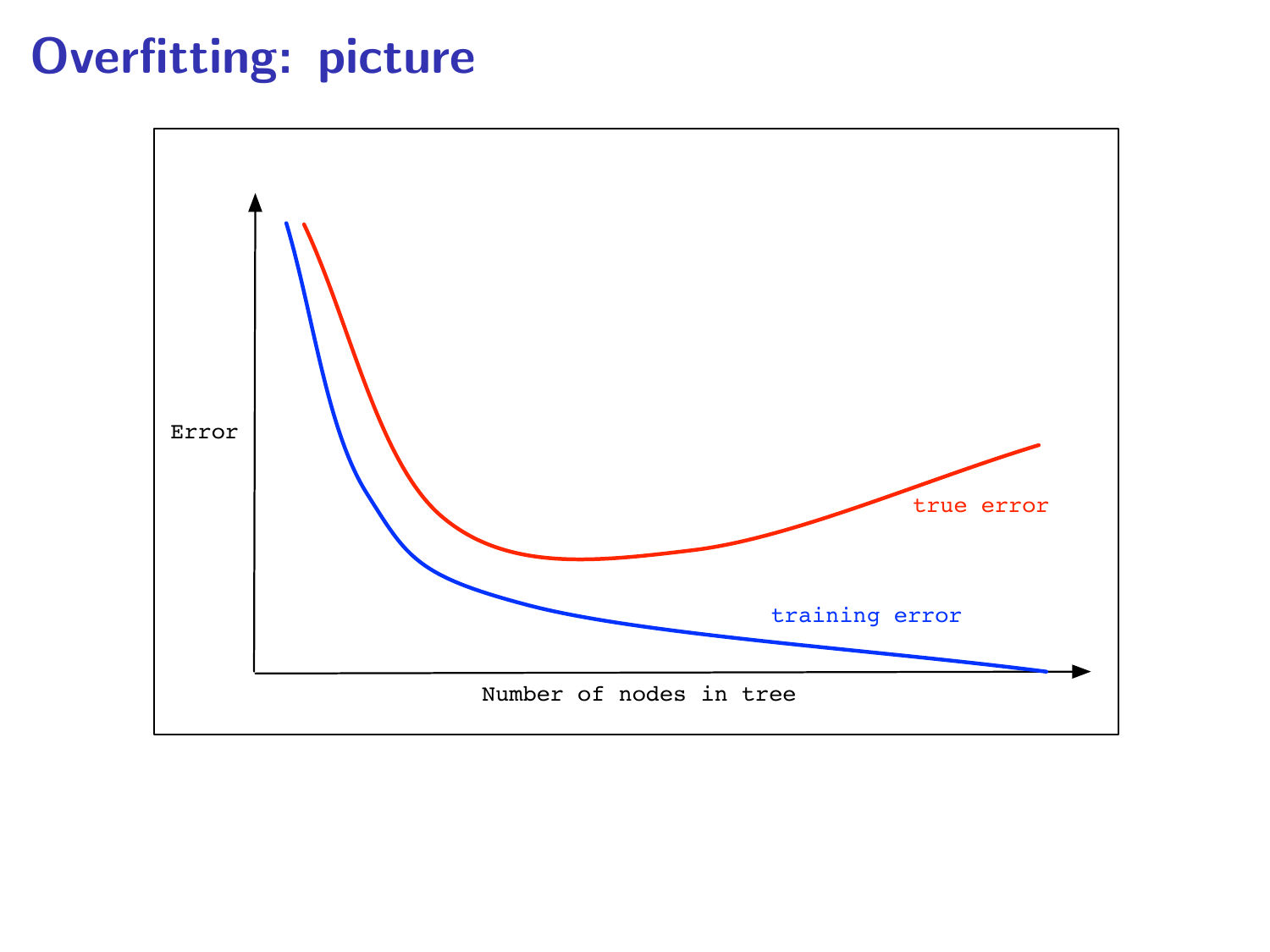# Overfitting: picture



#### As we make our tree more and more complicated:

- training error keeps going down
- but, at some point, true error starts increasing!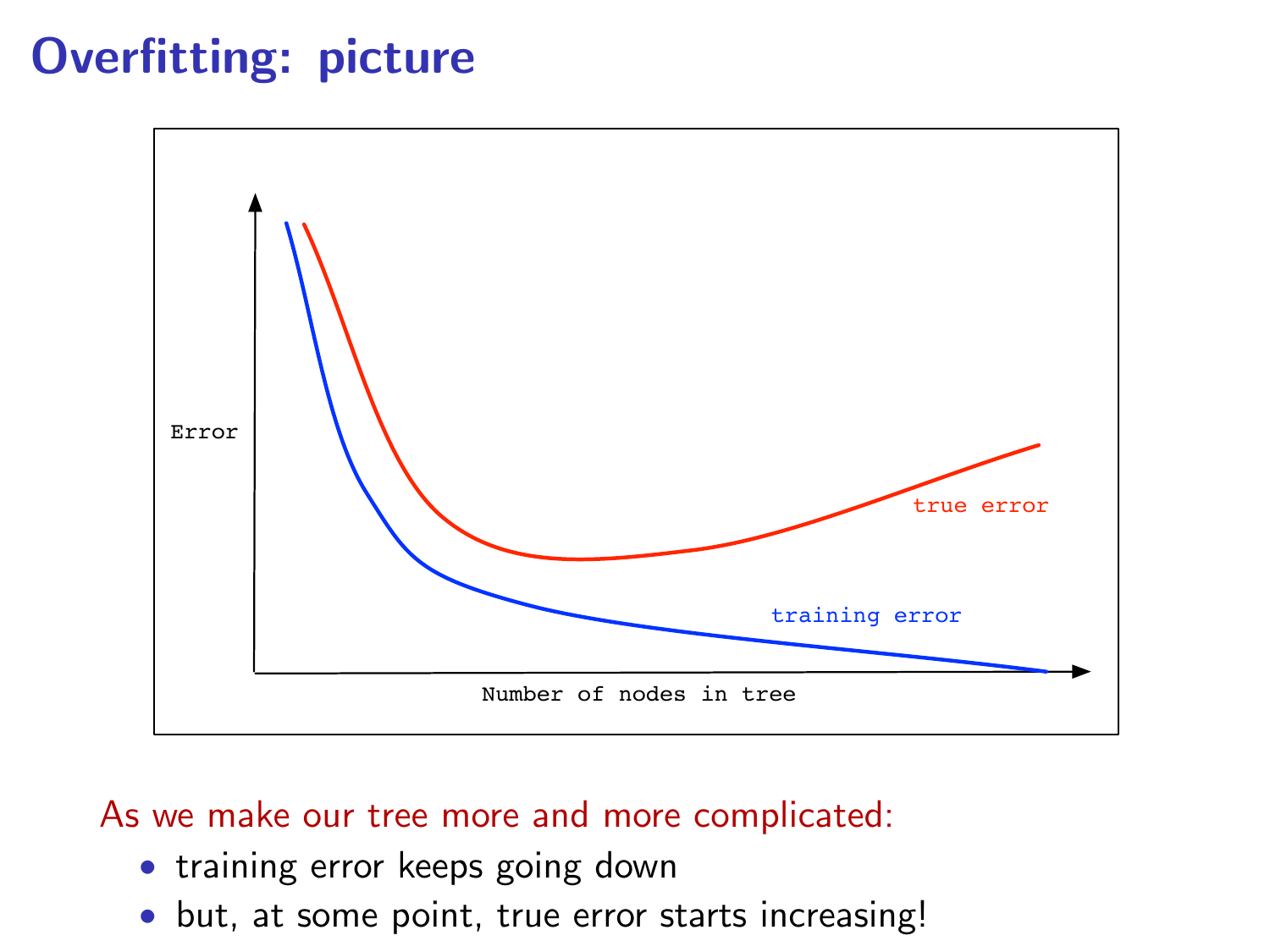# Overfitting: perspectives

- The true underlying distribution  $D$  is the one whose structure we would like to capture.
- The training data reflects the structure of  $D$ , so it helps us.
- But it also has chance structure of its own we must avoid modeling this.



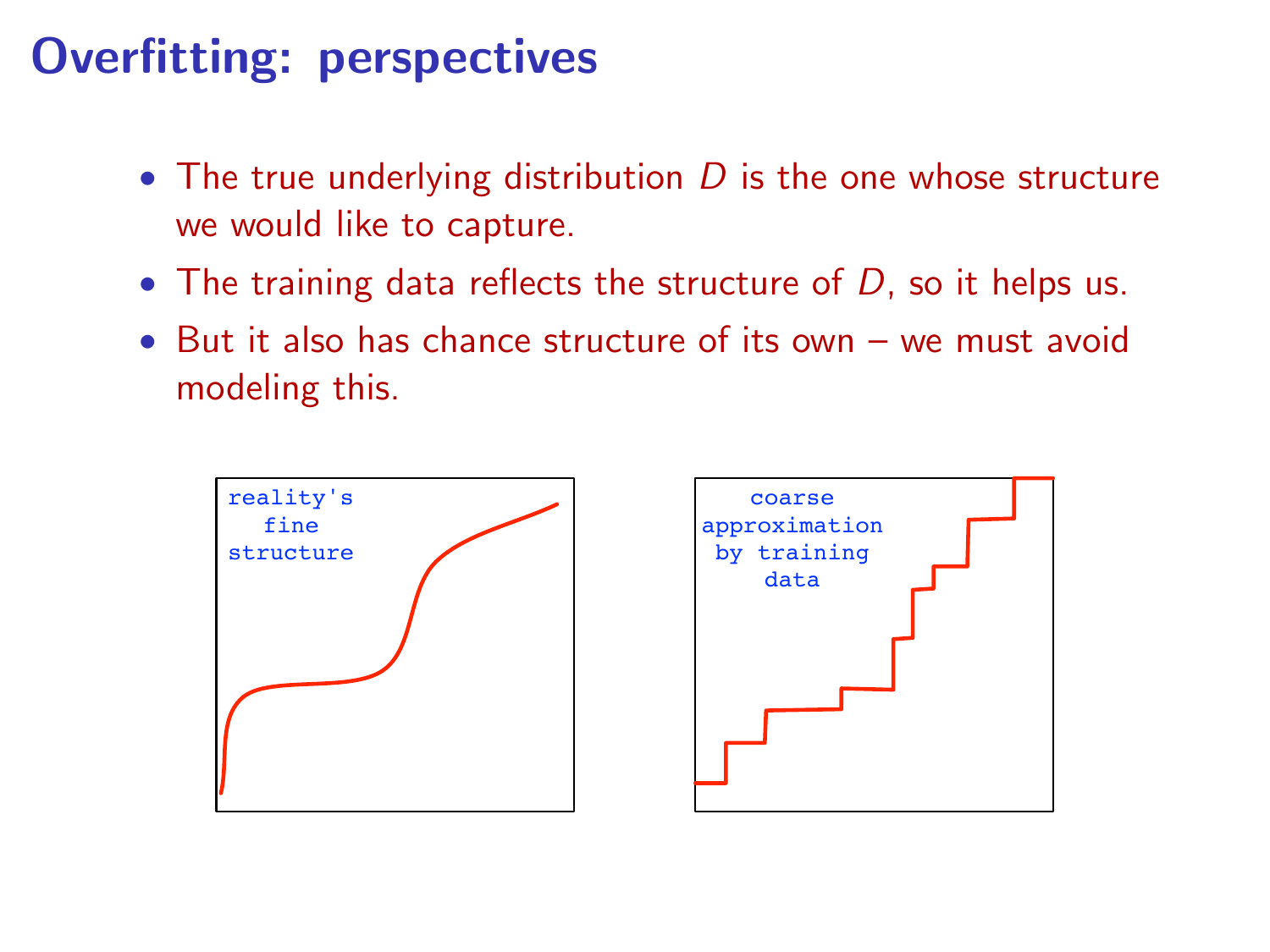## Decision tree issues

### A very expressive family of classifiers:

- Can accommodate any type of data: real, Boolean, categorical, ...
- Can accommodate any number of classes
- Can fit any data set
- Statistically consistent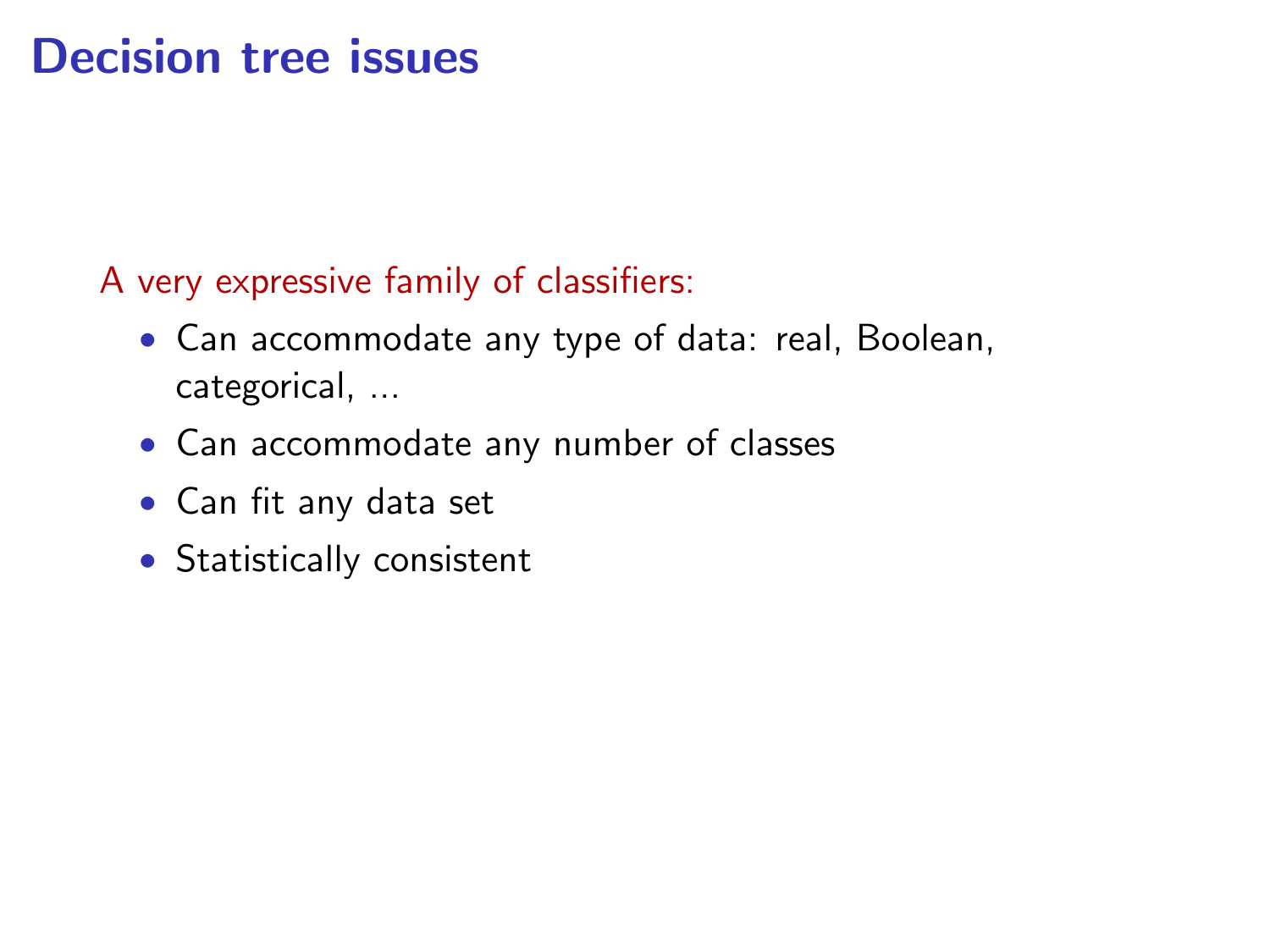## Decision tree issues

### A very expressive family of classifiers:

- Can accommodate any type of data: real, Boolean, categorical, ...
- Can accommodate any number of classes
- Can fit any data set
- Statistically consistent

But this also means that there is serious danger of overfitting.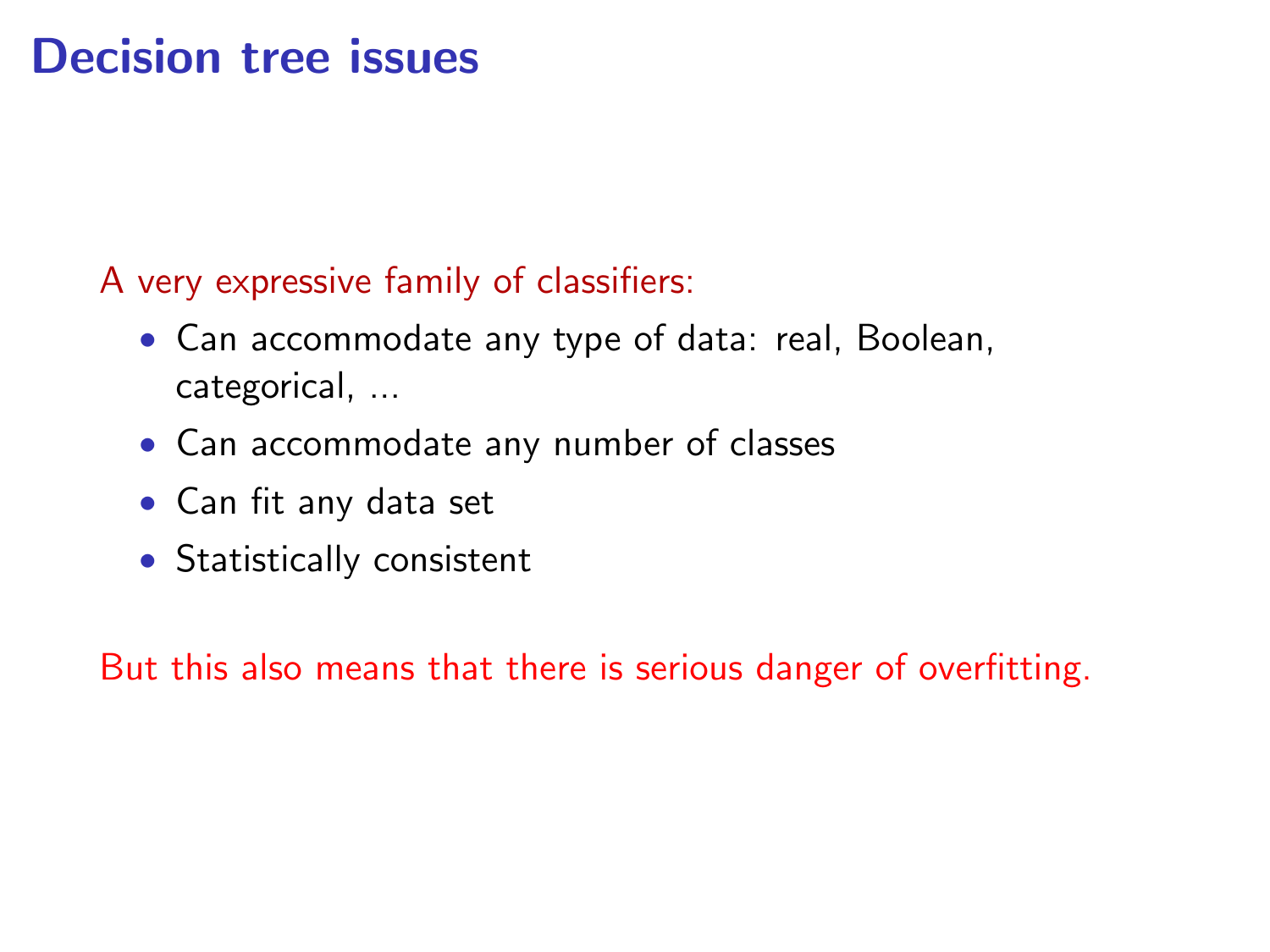- Start with a single node containing all data points
- Repeat:
	- Look at all current leaves and all possible splits
	- Choose the split with the greatest benefit

When to stop?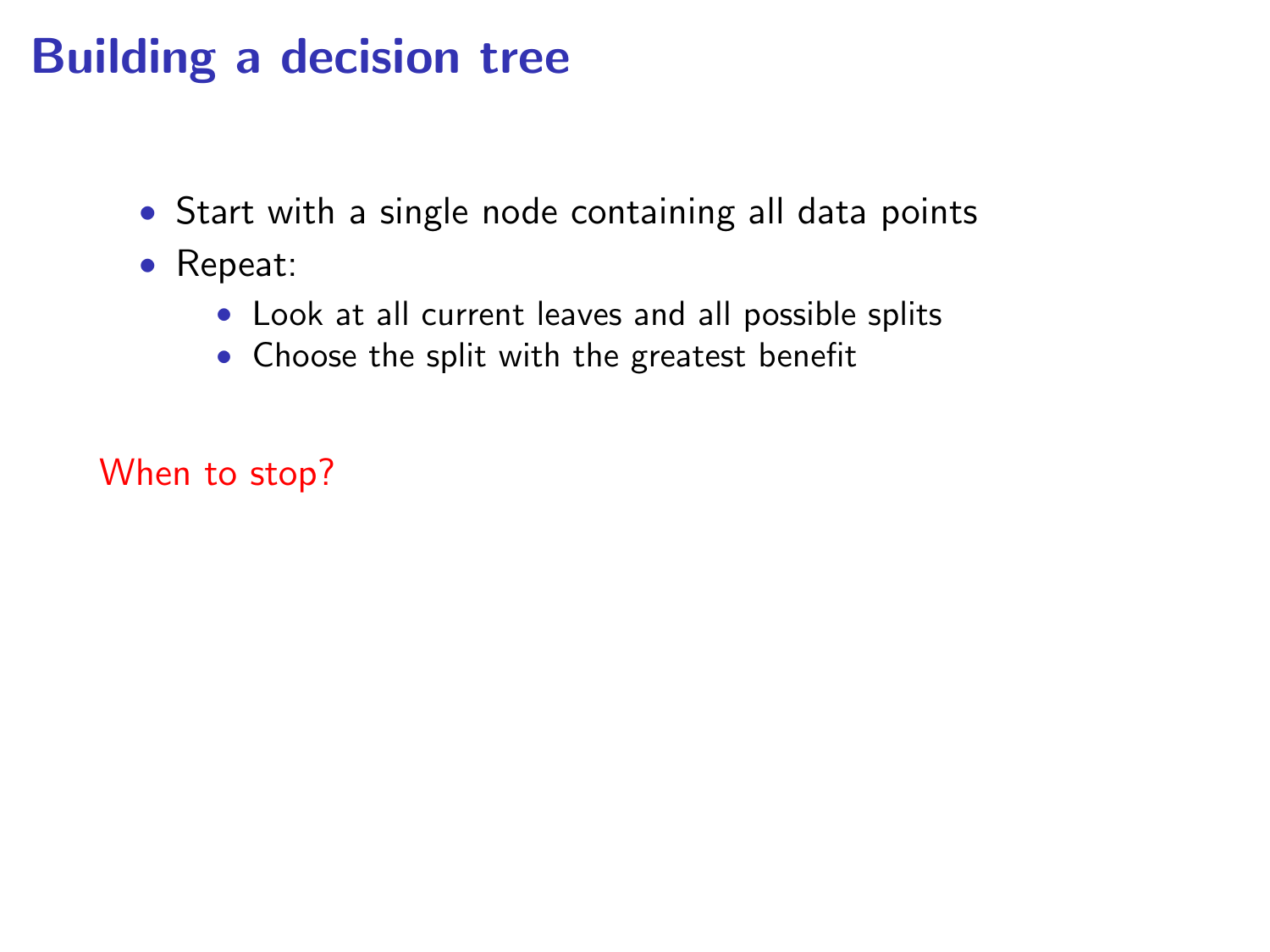- Start with a single node containing all data points
- Repeat:
	- Look at all current leaves and all possible splits
	- Choose the split with the greatest benefit

When to stop?

- When each leaf is pure?
- When the tree is already pretty big?
- When each leaf has uncertainty below some threshold?